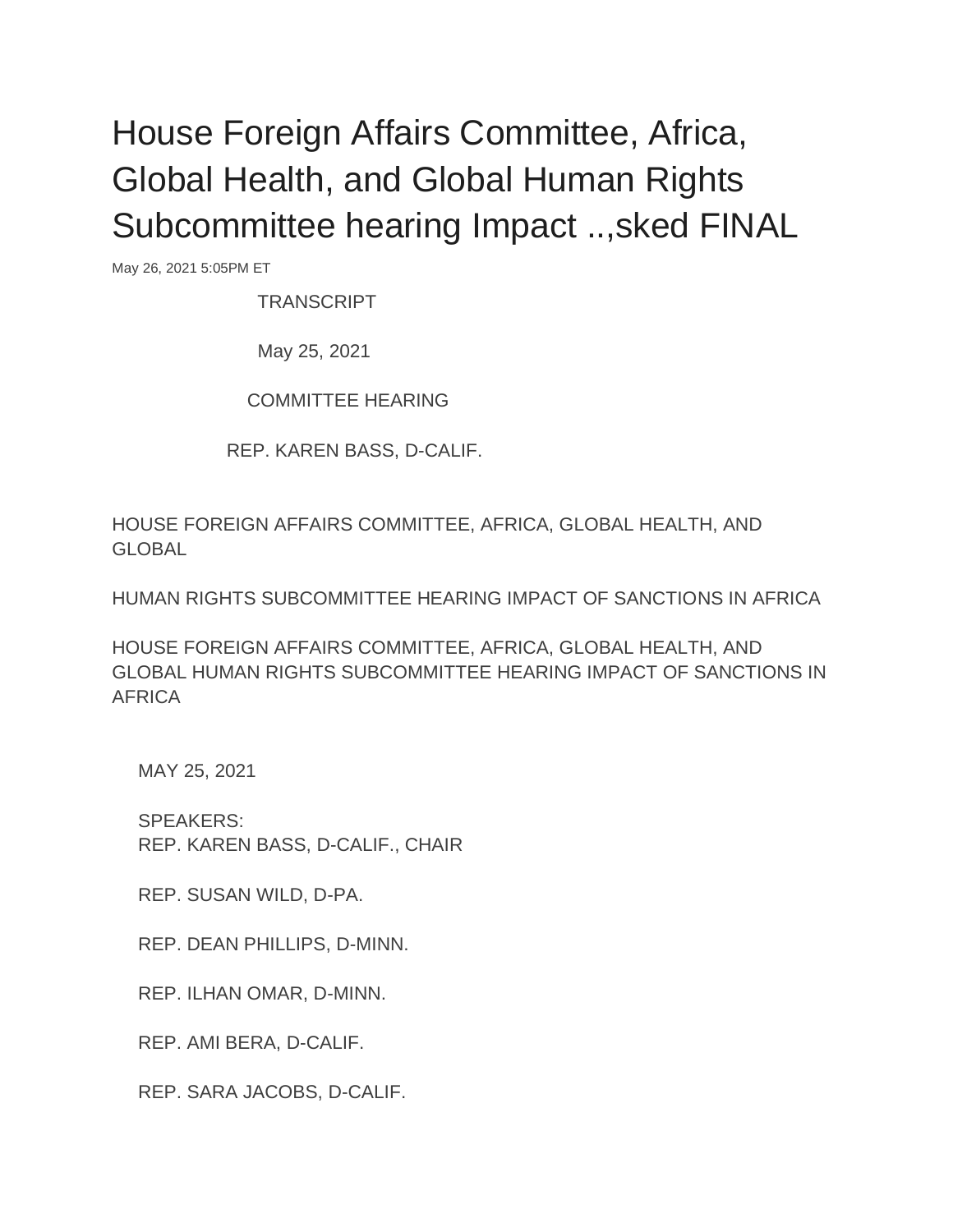REP. TOM MALINOWSKI, D-N.J.

REP. DAVID CICILLINE, D-R.I.

REP. GREGORY W. MEEKS, D-N.Y., EX OFFICIO

REP. CHRISTOPHER H. SMITH, R-N.J., RANKING MEMBER

REP. DARRELL ISSA, R-CALIF.

REP. GREGORY STEUBE, R-FLA.

REP. YOUNG KIM, R-CALIF.

REP. RONNY L. JACKSON, R-TEXAS

REP. DAN MEUSER, R-PA.

REP. MICHAEL MCCAUL, R-TEXAS, EX OFFICIO

WITNESSES: MR. JOHN PRENDERGAST, CO-FOUNDER, THE SENTRY

 MS. BRIDGET MOIX, U.S. SENIOR REPRESENTATIVE AND HEAD OF ADVOCACY, PEACE DIRECT

MR. NOAH GOTTSCHALK, GLOBAL POLICY LEAD, OXFAM

 BASS: (OFF-MIKE) implements successfully, influence regimes or groups to reverse harmful illicit behavior such as human rights abuses, corruption and terrorism. Sanctions signal a change in diplomatic posture without evoking military action and are generally designed to implement policy portion such as denying visas, blocking access to financial system and banning trade and critical goods and services.

 The United States has imposed sanctions unilaterally and multilaterally, generally targeting individuals or entities to halt illegal and are harmful behavior. Experts note sanctions are more effective when there is a clear mandate such as a cease-fire, brought international support with explicit guidelines and a clear exit strategy.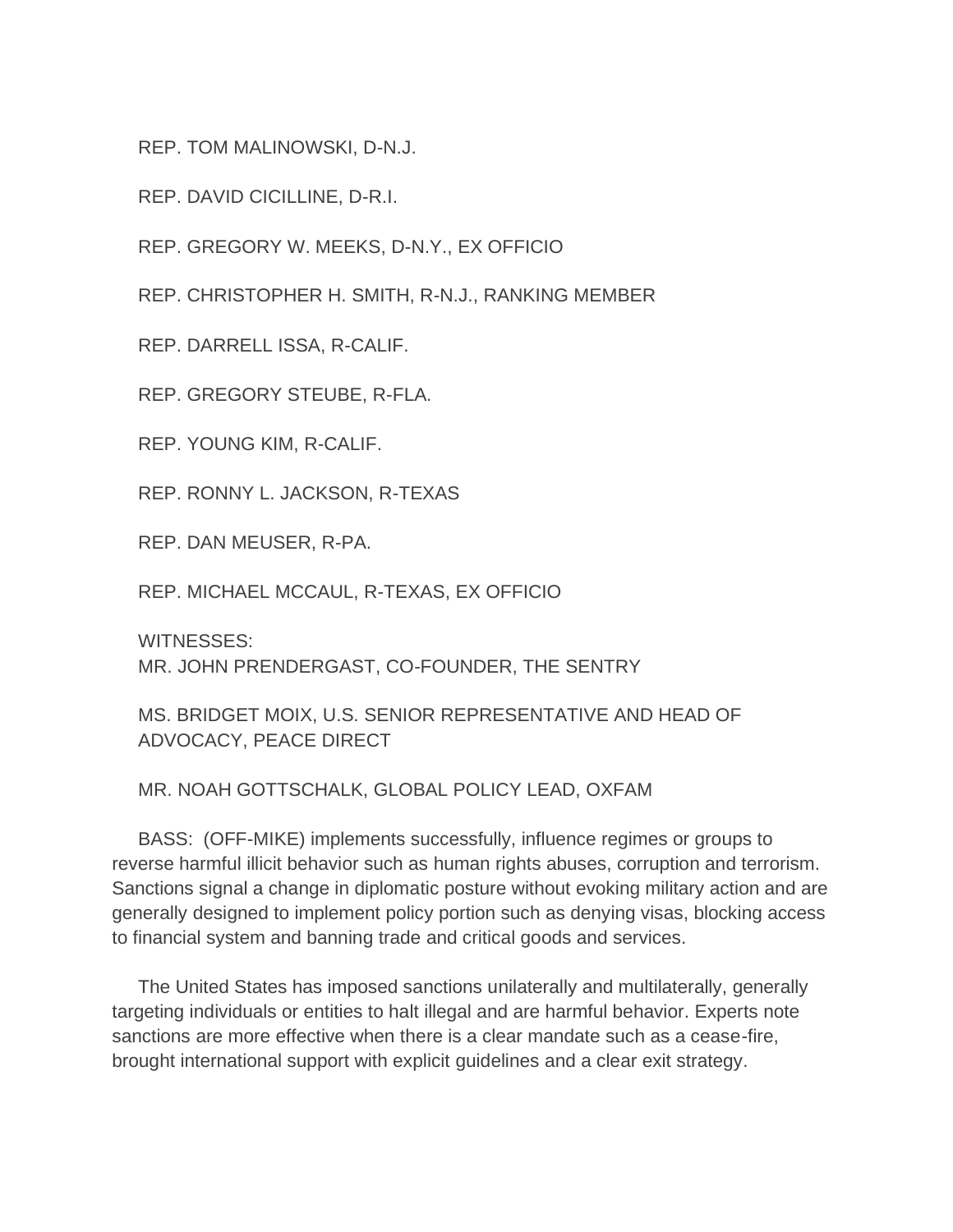In Africa, the United States has active sanction programs in nine countries with hundreds of individuals, entities and companies designated under these programs. The majority of these sanctions are designed to prevent terrorism or conflict, dissuade human rights abuses, and combat corruption or financial crimes.

 So, I would like to know from our witnesses is if there is an exit strategy for active sanctioned programs in Africa. Most recently, the administration announced visa restrictions on Ethiopian and Eritrean officials accused of escalating the ongoing war in the Tigray region where there are continued human rights atrocities.

 I again all urge all of those complicit to cease hostilities and come to a peaceful resolution in the Tigray region. Like most coercive measures, sanction can and have resulted in unintended consequences such as delayed humanitarian assistance or economic contraction. Studies show that sanctions can lose their effectiveness especially when they go on for long periods of time without effect or when countries on the continent don't agree with the objective.

 It has been reported that African countries are less likely to enforce the sanctions regimes and we clearly saw this with the 30-year rule of Bashir in Sudan, a well-known human rights violator, and the willingness of the continent to embrace him for country visits.

 South Africa, a country once sanctioned during its apartheid regime, borders Zimbabwe, and has had a keen interest in the country. Even with its influence on the situation in Zimbabwe, South Africa has never gone along with western sanctions on the country, which are focused on internal political practices and human rights.

 South Africa is more concerned about the danger of economic or political collapse in Zimbabwe, which would heavily impact South Africa. I often speak with Zimbabweans and they repeatedly say that well-meaning targeted sanctions are affecting innocent citizens. The country has seen widespread reversal and secession of donor funding in the areas of social development such as environment, health, water, sanitation, education and infrastructure development.

 I'd like to ask the panel, in Zimbabwe's case or any other case in Africa, are we over or under using sanctions in Africa? How can the U.S. improve its messaging to let the people of Zimbabwe know that the sanctions against the country are targeted specifically to individuals and not the country writ-large.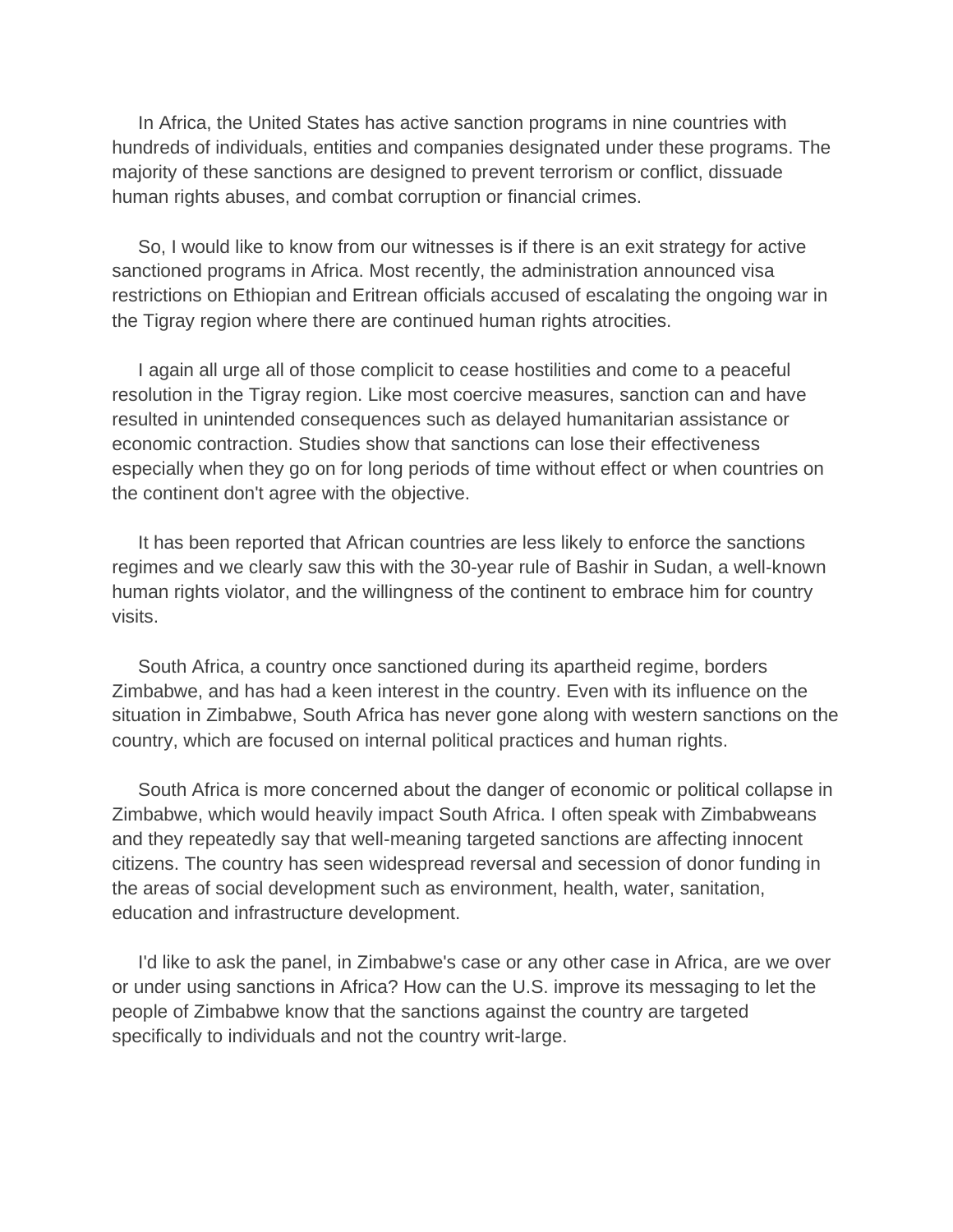Sanctions are tangible and economic sanctions allow the United States and other concerned nations to withhold direct and indirect supports to countries that commit human rights violations. It is important for our panelists to give strong concrete ways of how to move forward regarding sanctions in Africa.

 Where are sanctions still warranted? Where should they be revisited or lifted or are there other ways the United States can promote the rule of law or use our influence to change brutal regimes? I would like to thank our witnesses for participating in this important hearing and highlighting what works and what needs to be revisited.

 The committee is looking forward to hearing your recommendations on the way forward. I now recognize the ranking member for the purpose of his opening statement. Mr. Smith?

 SMITH: I thank my good friend, Chairwoman Bass, for again holding a hearing on a very important topic on the impact of sanctions on South -- on Africa. I know pathetically that I remember in the 1980s I was a strong supporter of sanctioning South Africa because of apartheid.

 There were a number of people who made the argument that it hurt more Africans in South Africa that did the regime, but frankly when there is such an egregious violation of human rights as that apartheid policy was, it was I think, necessary to be all in and I think that made a difference.

 And I think your point about sanctions over time is very well taken, Madam Chair, and we need to constantly recalibrate to try to make more effective and more efficient sanctions once they are levied. I'd like to affirm that the load star of any sanctions to a regime is how it helps or conversely hurts people on the ground.

 And again, that could take the longer view like it did in South Africa where it did hurt some people on the ground at first, but led to a to an elimination of that appalling policy. The reason we have sanctions as a tool in the toolbox is to further the benign policy objective of countering bad actors and also because we desire to help people who suffer under bad and all too often barbaric regimes, and that is global.

 These tools include the Global Magnitsky Sanctions, legislation for which I was the house author, sanctions under the International Religious Freedom Act, sanctions prescribed under the Trafficking Victims Protection Act and sanctions under many other laws, executive orders, and authorities.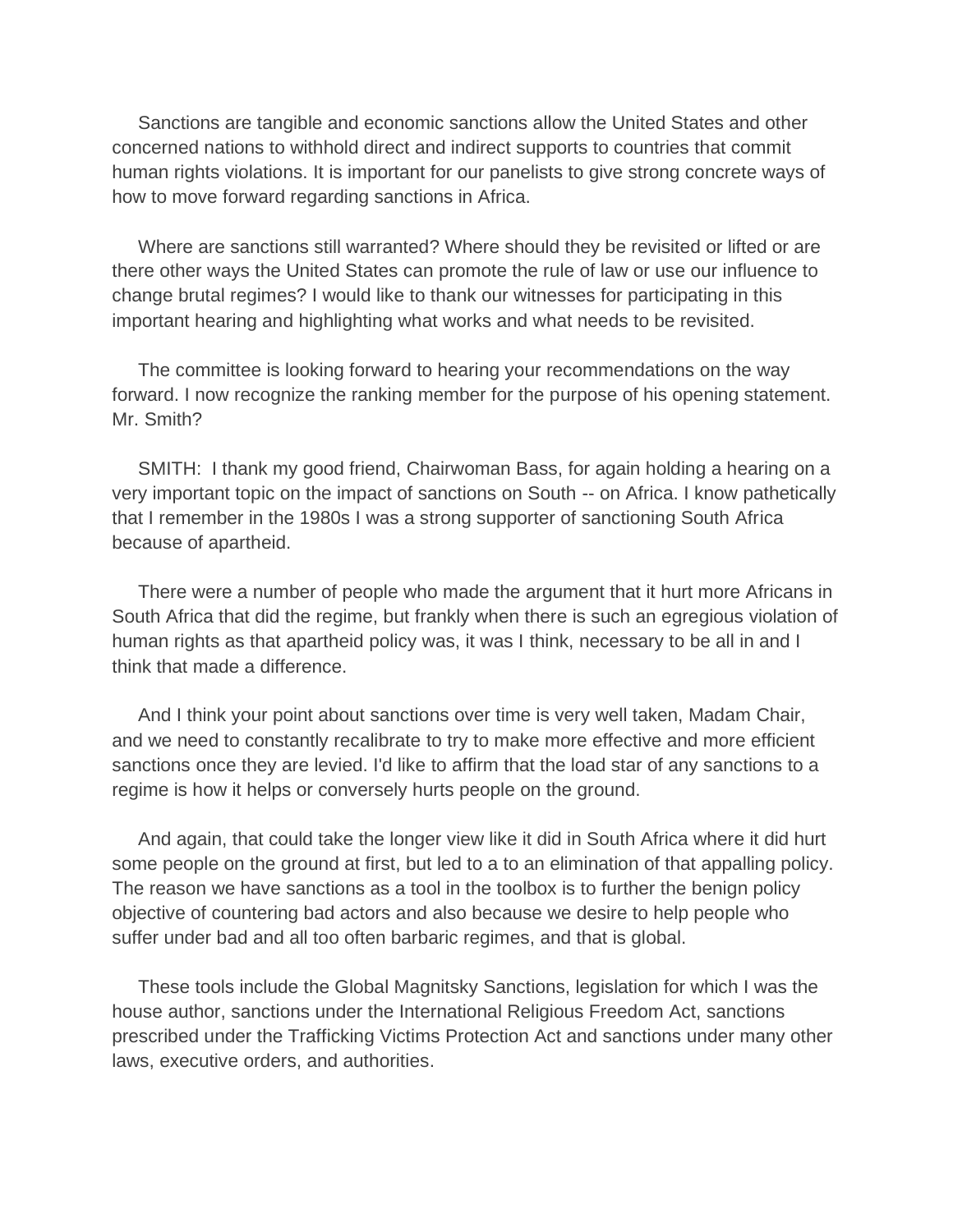The sanctions judiciously applied over years against the government of Sudan made an enormous difference 15 years ago when I met in Khartoum with President Bashir to protest the genocide against the people of Darfur. He spent an enormous amount of time arguing for an end to U.S. sanctions, and frankly showed little empathy for the victims of Darfur.

 I was on my way to Darfur on that trip and I remember asking him, you know, Mr. President, when was the last time -- no let me amend that. When was the first time you went to Darfur? You know it was all about sanctions. He wanted those sanctions to be a goner and that's what he talked about.

 While there are many ways to address the topic in general terms and in the abstract, I'd like to use this opportunity to discuss the sanction of certain Eritrean actors for abuses amounting to at a minimum war crimes and crimes against humanity both in Tigray and the Tigray region of Ethiopia and in Eritrea itself against their own people as well as those who use sanctions to leverage a ceasefire and how to ultimately bring an end to this conflict.

 While we have witnessed since November of last year and Tigray shocks the conscience as you know, Madam Chair. Eritrean soldiers who crossed the border into Ethiopia have committed war crimes including the killing of unarmed civilians and rape. Not only have they targeted ethnic Tigrayans, but they have also targeted Eritrean refugees in camps on the Ethiopian side of the border.

 These refugees have fled the police state headed by President Isaias Afwerki and has turned his country, who has turned his country into the North Korea of Africa. Sanctions thus would be used to punish and hold accountable those who have committed these atrocities.

 Yet in this case where millions are suffering and the need for an immediate end of the war is so great sanctions might also be used to spur towards a negotiated peace. While the administration and the members of Congress including me have called for an immediate withdrawal of Eritrean soldiers in Ethiopia, there are practical questions of how to bring that about.

 It seems to me that following a ceasefire in place, all actors need to be brought to the table and a resolution negotiated. How can one bring this about especially given how isolated Eritrea is for the rest of the world and now it is emphasized radical selfsufficiency requiring identifying what the pressure points are?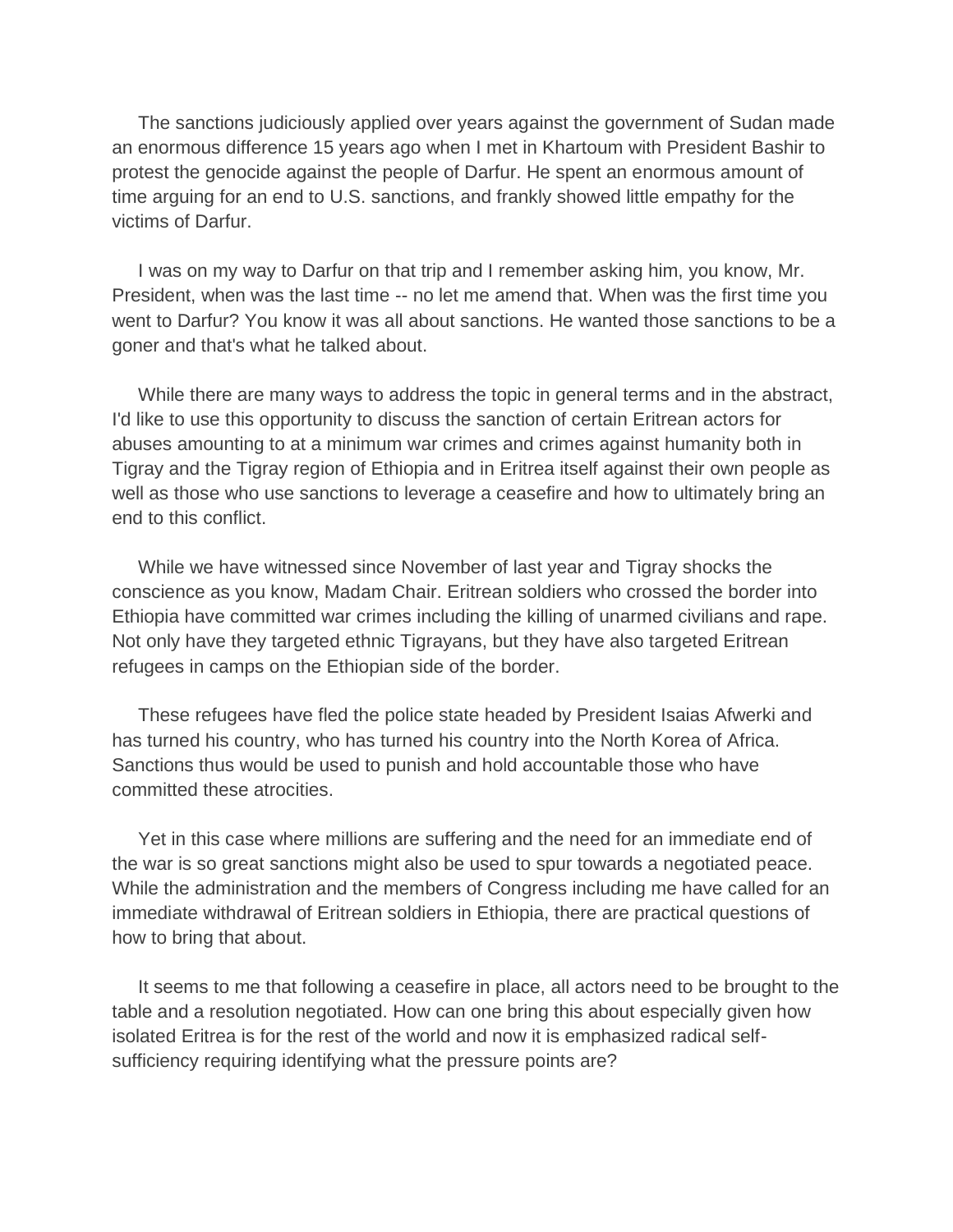You'll recall, Madam Chair, that I chaired a hearing on Eritrea, a neglected regional threat back in 2016 that addressed many of these issues. I'm happy to say that on May 23rd, the Biden administration announced it was placing sanctions on certain Eritrean and Ethiopian officials. Beyond that, we need to identify sources of revenue which keeps the Eritrean regime afloat and keep players who control the funding.

 One such source of revenue is the mining industry including the Bisha Mine which was the subject of a lawsuit brought by Eritreans in Canada who said they were forced to labor in the mine as part of the national service Eritrea requires of all of its citizens.

 Another source is the Red Sea Corporation, an octopus type entity involved in multiple sectors which serves the interests of the ruling elite including the People's Front for Democracy and Justice or PFDJ. All these assets are under the umbrella of the Hdri Trust Fund. In terms of individuals who must be subject to financial sanctions, two in particular demand our attention.

 One is Hagos Gebrehiwot who controls the money and the holdings of the trust fund and the other is Yemane Gebreab who after Isaia's is probably the most influential decision-making in Eritrea. By focusing on Eritrea and his actions, I don't mean to absolve the other bad actors, not only in Tigray but throughout Ethiopia.

BASS: Thank you.

 SMITH: Of course, you and I have spoken to president -- Prime Minister Abiy various times. We're hoping that he will move. He did win the Nobel Peace Prize, to really making peace that is fair and equitable. Thank you, Madam Chair, and I yield back the balance of my time.

 BASS: Thank you very much, Mr. Smith. We appreciate all of our witnesses and members being here today and we look forward to your testimony. Let me remind the witnesses that your written statements will appear in the hearing record under committee Rule 6.

 Each witness should limit their oral presentation to a brief five-minute summary of their written statement and you will see a clock on the screen in the gallery view, so please adhere to that clock.

 What we like to do in the committee is to go through everybody's testimony. All of the members have an opportunity to ask questions and then we will have another round if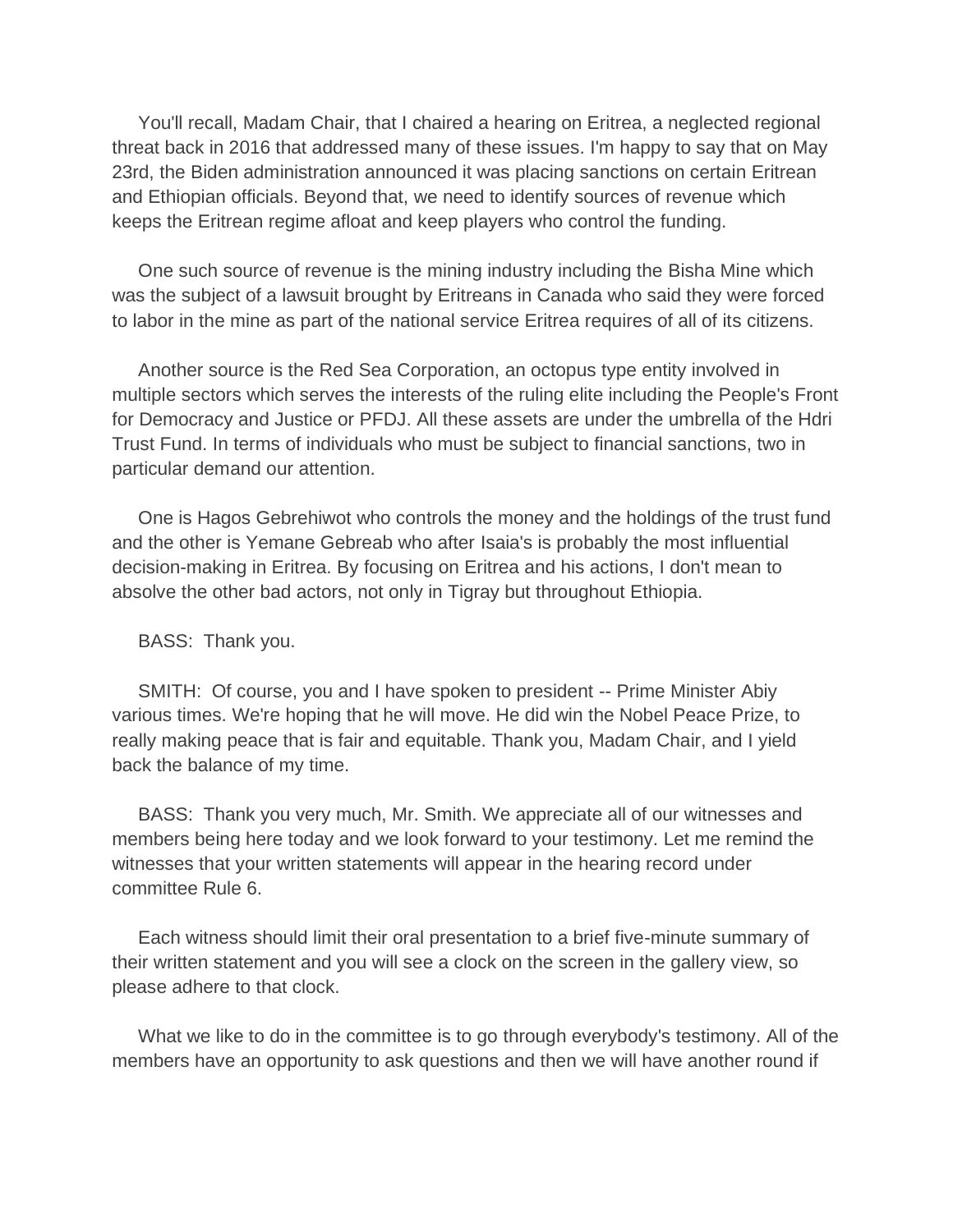there still is an interest in continuing but we want to stick to the time limit so we make sure that everyone has ample opportunity to raise questions.

 Our first witness is Mr. John Prendergast. He is a human rights and anti-corruption activist as well as "The New York Times" best-selling author. He and George Clooney co-founded the Century Project, an investigative and policy team that follows corruption connected to war criminals and transnational award profiteers.

 He has worked for the White House, the State Department, two members of Congress, the National Intelligence Council, UNICEF, Human Rights Watch, the International Crisis Group and the U.S. Institute of the Peace. He has also volunteered in Big Brothers Big Sisters Program for over 35 years and authored several books on Africa.

 Dr. Bridget Moix serves as peace directs U.S. Executive Directors -- U.S. Executive Director -- collaborating with policymakers, donors and the peace building community. She has worked for 20 years on international peace and conflict issues with a focus on U.S. foreign policy. She spent nine years lobbying on foreign policy and peace issues with the Friends Committee on National Legislation where she developed and led the peaceful prevention of deadly conflict program.

 She holds a PhD from George Mason University School for Conflict Analysis and Resolution where she focused her dissertation on understanding the motivation of local peacemakers and how the international community can better support them.

 Noah Gottschalk is Oxfam's Global Policy Lead where he coordinates the organization's advocacy efforts on conflict, fragility, and migration. He has nearly two decades of expertise promoting peace, justice, and human rights and has spent much of his career living and working in countries experiencing conflict crisis in the Middle East and Africa.

 He has led Oxfam's human rights campaign in response to natural disasters, conflicts, protracted crises in the Horn of Africa, the Great Lakes, the occupied Palestinian territory in Israel, working to mobilize and ensure government policies are driven by priorities of impacted people.

 Eric Lorber is the Senior Director of the Center on Economic and Financial Power at the Foundation for the Defense of Democracies. He is also a managing director of K2 integrity where he advises global financial institutions on issues related to sanctions and anti-money laundering combating the financing of terrorism compliance.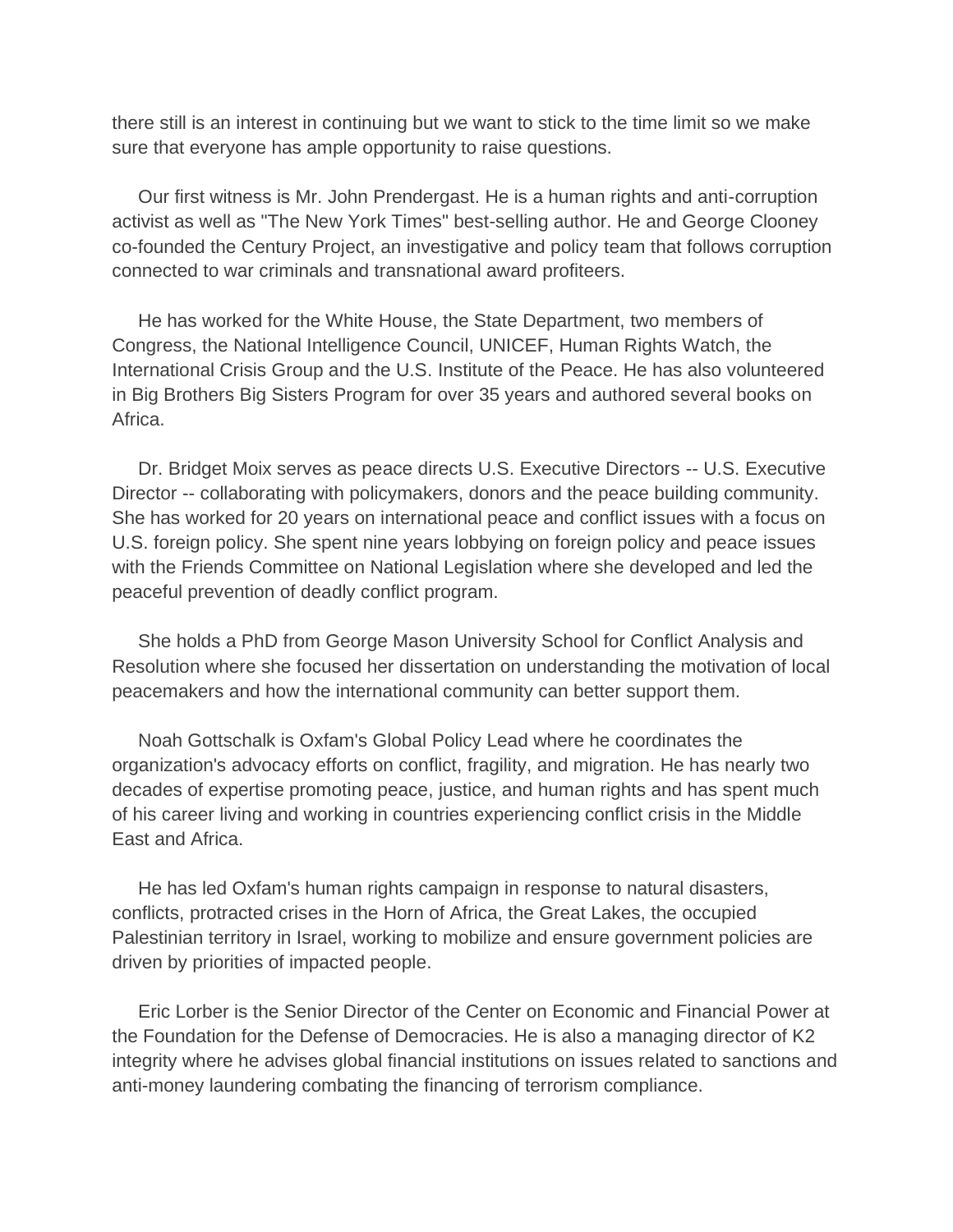Previously, he was senior adviser to the undersecretary for terrorism and financial intelligence of the Department of Treasury where he provided strategic guidance on U.S. sanctions and combating financial terrorism policies. I would like to begin with Mr. Prendergast.

 PREDERGRAST: Chair Bass, Ranking Member Smith, and all the committee - subcommittee members, thanks so much for your relentless work on these issues and this opportunity to testify again in front of you.

 Two decades ago, I was part of a small team of U.S. diplomats led by Anthony Lake, Susan Rice and Gayle Smith that ended the Ethiopia-Eritrea War, which at the time was the deadliest conflict on the planet.

 Two years of intensive diplomacy spearheaded by Special Envoy Lake who had been President Clinton's national security adviser produced a peace agreement that undoubtedly saved millions of lives as Ethiopia was on the brink of a massive offense that would have inflamed the already deadly war and led to famine.

 Looking back on that peace process, the main ingredient we were missing and why it extended the process was we didn't have leverage. That kind of intensive persuasive diplomacy is very rarely successful when it's not backed by serious leverage.

 So today as the new us envoy for the Horn of Africa Jeffrey Feltman labors to convince the Ethiopian and Eritrean heads of state to stop committing massive human rights abuses, I'm struck by how little has changed over these past two decades.

 The U.S. sends very-abled diplomats out to cajole African leaders in the midst of these conflicts to stop looting and wrecking their countries, but provides very little in the way of effective, tailored, focused, and escalating leverage to help the envoy succeed in their mission. Leverage I believe is the critical missing ingredient in U.S. peace and human rights efforts.

 Unless we can affect the cost-benefit calculation of those officials and their international commercial collaborators who are profiting from the deadly status quo, very little will fundamentally change. We might succeed in getting a short-term ceasefire here or a slightly better election there, but the violent kleptocratic systems that are the engines of human destruction are not being effectively challenged.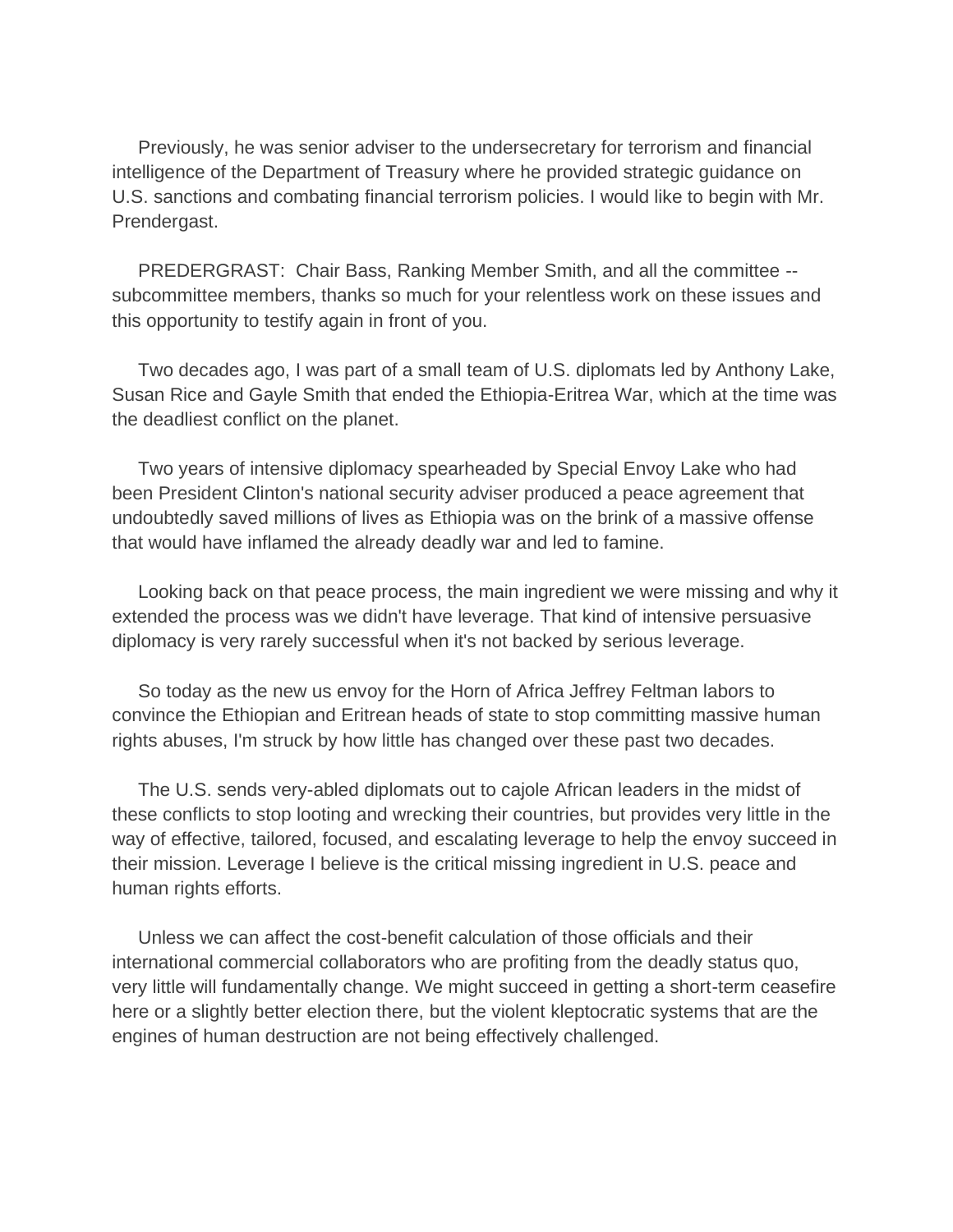But properly devised and robustly implied (ph) financial pressure strategies as you have indicated with targeted network sanctions at their core can help change that equation. So instead of sanctioning individuals one at a time over an extended period, sanctions are much more effective when you target networks which include the targeted officials, their local and especially their international commercial collaborators, and the companies through which they do business and through which they move money.

 And when paired with anti-money laundering measures such as the Treasury Department's FinCEN advisories, these can be doubly powerful. Two recent stories. One, south Sudan -- the United States initiated a focused series of targeted network sanctions and anti-money learning actions in October 2019.

 Over a few months, the Treasury Department sanctioned a number of officials, businessmen, and companies right up to south Sudan's vice president and they issued an anti-money laundering advisory warning banks about corrupt funds flowing from south Sudan through the international banking system.

 This sustained escalating use of pressures combined with intensive diplomatic efforts from around the world, local Sudanese civil society peace efforts were temporarily effective. A deadly deadlock was broken and the president and the main opposition leader agreed to form a unity government as we know in February 2020.

 However, the easing up on those financial pressures since then has rewarded backsliding so progress has ground all halt, but if we apply the lessons of recent history noting that a return to full-scale war has been averted as a result in part of earlier financial pressures, we could reasonably conclude that a new round of stinging multilateral pressures using Global Magnitsky authorities and expanding on the original AML advisory could potentially break the log jam again, offering a real chance for peace in that long-suffering country.

 DRC is another example. The sanctioning of Dan Gertler and his network of companies in 2017 and 2018 was an effective and impactful use of network sanctions. He was making hundreds of millions of dollars for Kabila and his own network and the way that these guys were at the core of the kleptocracy in the Congo was what was driving a lot of the violence.

 In December 2017, the U.S. sanctioned Gertler, his main business associate and dozens of his companies using Global Magnitsky authorities and then sanctioned more of his companies a few months later and issued another anti-money laundering advisory highlighting his methods.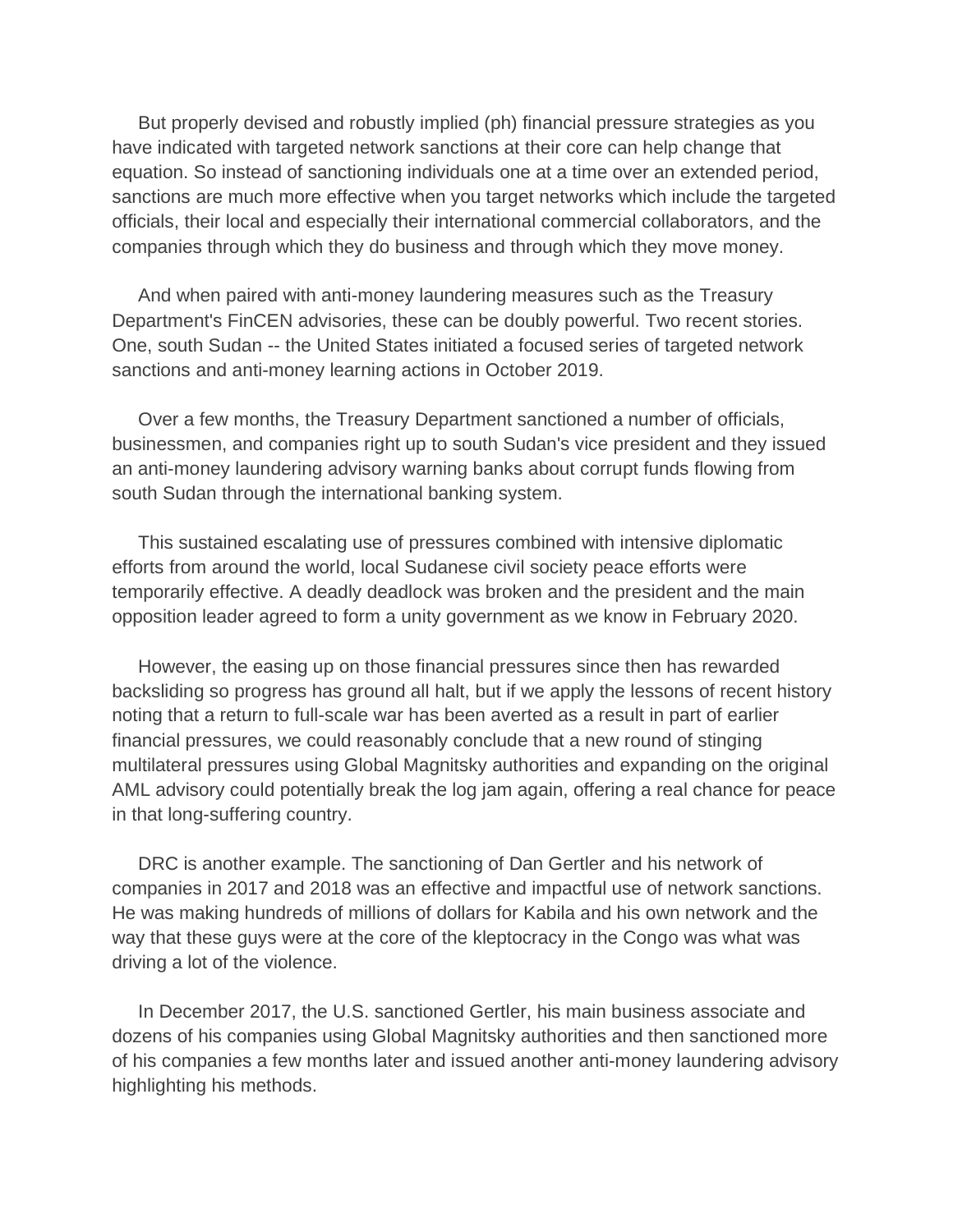Kabila ultimately did not postpone elections indefinitely. He did not run for unconstitutional third term. He did not change the constitution thereby offering a small modest but real victory for democratic aspirations in the DRC. The country has a long way to go, but Kabila's kleptocratic grip has been shaken.

 In conclusion back to where I started with this testimony, we need to provide Special Envoy Feltman and our other abled diplomats across the African continent the leverage they need to more robustly address the spiraling crisis in Ethiopia and other war-torn countries by imposing targeted network sanctions on key officials and their networks in Ethiopia and Eritrea who are orchestrating military operations that have resulted in the kind of massacres described by Representative Smith.

 So leaders of the former regime now in opposition also need to be sanctioned. So it's not one side or another side. Unless there is severe consequences for those personally profiting from the destruction, it's hard to imagine that the conflicts will end if we're just leaving it to hollow pledges of peace from the leaders and the toothless pleas for peace from governments around the world. Thank you so much.

BASS: Thank you very much. I appreciate that. Dr. Moix?

 MOIX: Thank you so much Chairwoman Bass, Ranking Member Smith, members of the subcommittee for having this important hearing and inviting us to share our perspective. Peace Direct works with courageous local peace builders to stop violent conflict and build lasting peace. I am deeply honored to work with our partners in Africa and around the world and I'll do my best to speak with you on their behalf.

 There's more in our longer written testimony as to their work and some of their perspectives on U.S. sanctions. Right now, I'm going to focus on one key message, six questions I hope Congress will consider on sanctions and one story.

 First, if there's one key message I want you to take away from my testimony is the well-intentioned U.S. sanctions often can complicate and even impede locally led efforts for peace, justice and democracy. Sanctioning abusive governments also punishes innocent civilian population, (inaudible) civil society space and can deepen fragility for years to come.

 Individual sanctions on human rights abusers can be useful but will have little or it could even have negative impacts if they're not part of a broader strategy coordinated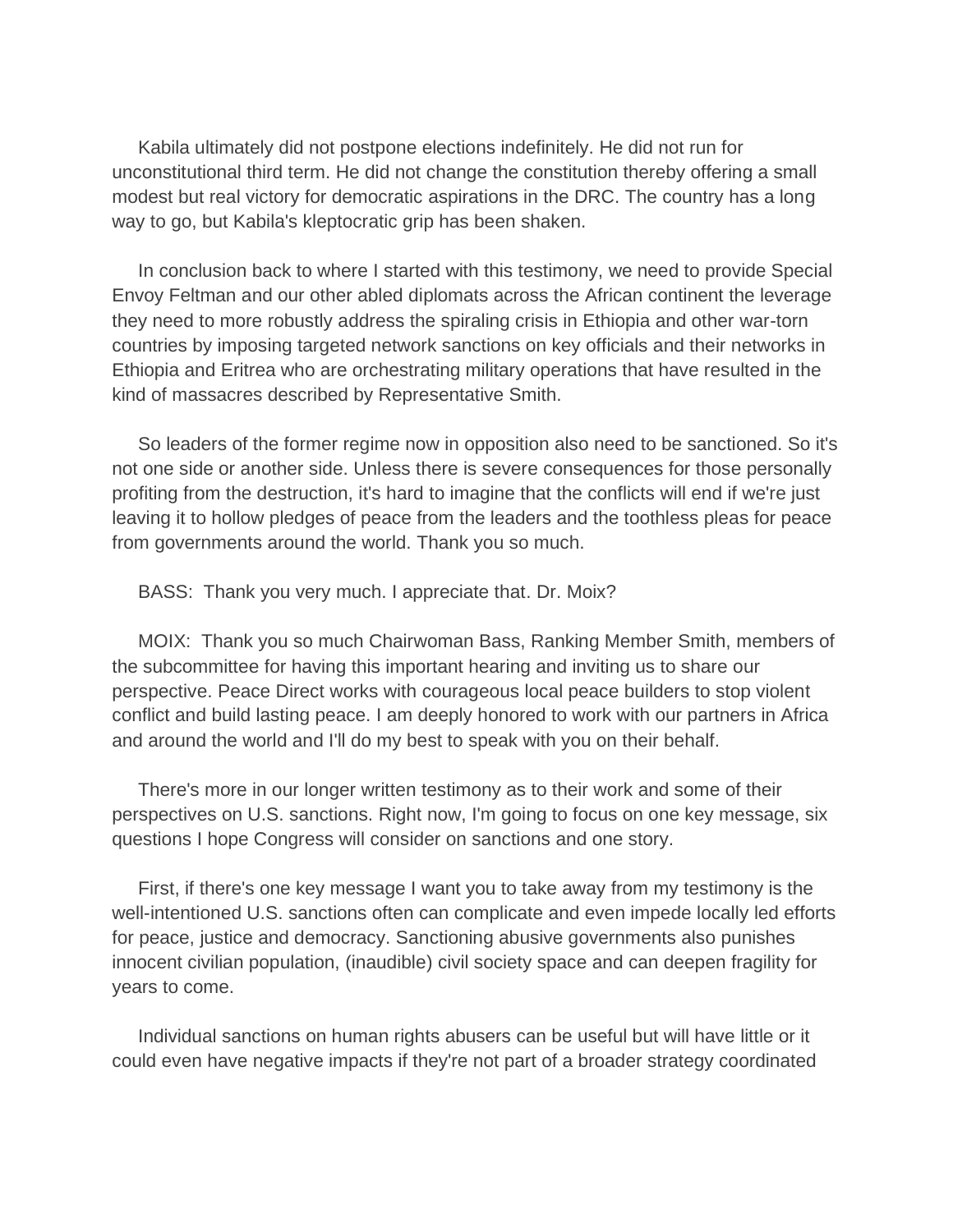with the international community. A particular concern to peace builders are the current material support laws.

 While these laws may seem reasonable, their ultimate effect has been to hinder vital humanitarian and peace-building work that often requires reaching civilian populations in areas controlled by armed groups and engaging all sides of a conflict in dialogue, counter recruitment efforts, trust building or even reconciliation.

 (Inaudible) you talk to your enemies. So we urge Congress to update the material support laws to ensure that terrorist designations do not undermine life-saving work of humanitarian and peaceful organizations, and to provide safeguards or exceptions when sanctions are imposed.

 Six questions to consider. One, will sanctions harm civilian populations? Economic sanctions aimed at governments do more often harm suffering of ordinary people and they layer structural violence on top of direct violence. So we advocate that sanctions should not be applied and should be lifted if they harm civilian populations.

 Two, will sanctions help or hinder those locally-led peace-building justice and reconciliation efforts? Locally-led efforts are more effective, less costly and they create more sustainable peace. Sanctions should help facilitate not impede these efforts and they should be part of a comprehensive strategy to help end violence and restore broken communities.

 Three, will sanctions support or undermine non-violent civil resistance movements? Research shows non-violent civil movements are twice as effective in deposing authoritarian regimes as armed movements and they lead to more democratic long-term outcomes. Congress should listen and respond to requests as in the case of South Africa for international sanctions from legitimate non-violent civil society movements.

 Four, are sanctions part of a comprehensive coordinated strategy to reduce (inaudible) and here I want to flag that Congress should ensure sanctions are incorporated into and aligned with the global fragility strategy which is now required under the Global Fragility Act.

 Five, what is the role of U.S. military assistance in the conflict? Congress should ensure that the administration's current sanctions review includes a thorough assessment of military assistance and improved accountability to guarantee U.S. weapons do not end up in the hands of armed groups or authoritarian regimes.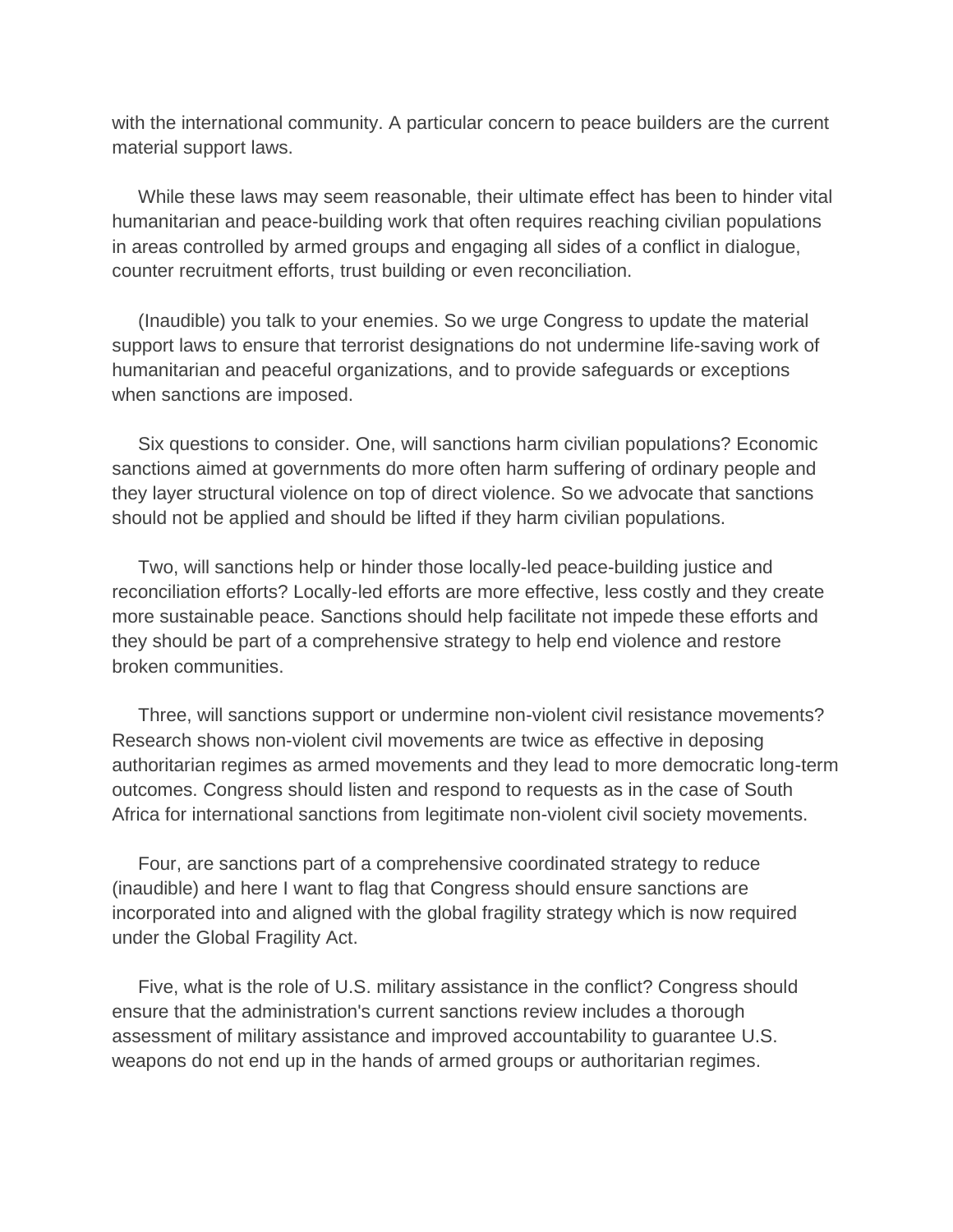And finally, six, do sanctions perpetrate or help undo systemic racism in U.S. foreign policy? Decisions in Washington continue to be made based on the analysis of predominantly white foreign policy establishment. Note this panel of all white people talking about Africa rather than the lived experiences of those on the receiving ends of policies.

 We encourage you to apply an anti-racism lens to sanctions decisions and seek out the perspectives of those who are most impacted. I want to close with a story of a peace builder and a friend. I'll call him Muhammad and he helped me understand why U.S. policies can be so problematic for peace building.

 Muhammad worked for many years as a humanitarian and peace builder in Somalia. He used to tell me that for the price of one U.S. drone strike, he could help a thousand young people stay out of armed groups and become positive change agents in their communities.

 He also explained to me how negotiating with armed groups to travel, to implement his projects, to reach the people that he needed to reach was just part of his daily reality. Muhammad had a vision of a peaceful future for his country and he knew there would never be a military solution to the conflict.

 He believed that more peace building efforts locally led by civil society and a political process were ultimately the only way out. He believed a dialogue process between the government, armed groups, and with civil society could one day end decades of violence and bring a new future for his country. Does U.S. policy help or hinder Muhammad's vision? Thank you so much for this opportunity.

BASS: Thank you very much. Mr. Noah Gottschalk.

 GOTTSCHALK: Madam Chair, Ranking Member, and members of the subcommittee, thank you for the opportunity to testify today on behalf of Oxfam and our partners and allies across the continent. Oxfam is a global organization that fights inequality to end poverty and injustice. We provide humanitarian aid and work with human rights defenders in many countries where sanctions are in place.

 This means we not only work with people who experience the unintended consequences of sanctions but we ourselves are directly affected in ways that undermine our ability to fulfill our life-saving mandate. My testimony today draws from the experiences of African colleagues dealing with these consequences every single day.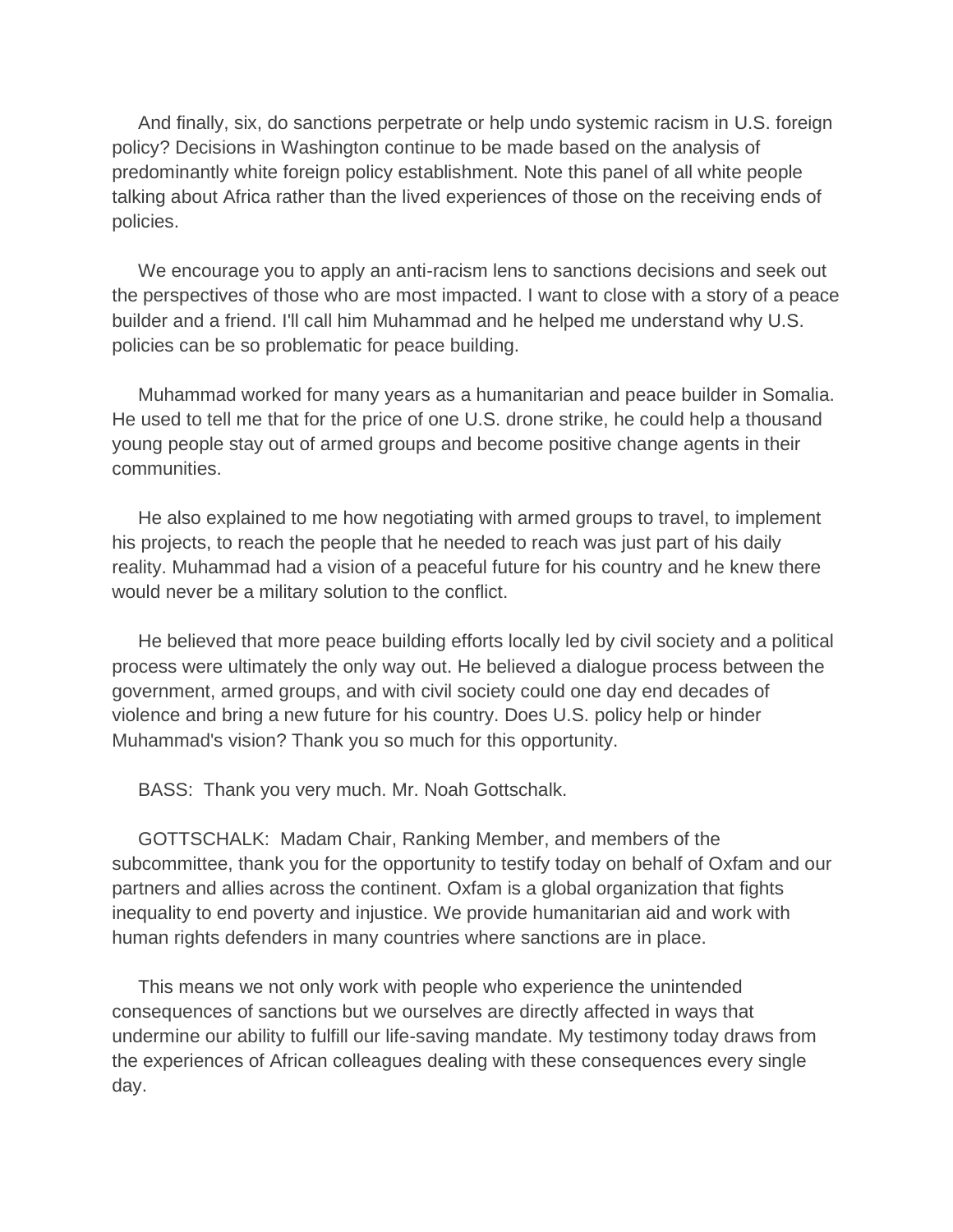When employed appropriately and as part of a coherent strategy, sanctions can be an effective tool to uphold human rights and even save lives, but they're not a substitute for more comprehensive diplomatic engagement. In the worst case, they can actually help authoritarians cling to power, prevent humanitarians from doing our jobs and contribute to civilian suffering and even death.

 Even so-called smart sanctions targeting sectors and individuals can have harmful second-order consequences as well. So today, I'll focus on these unintended consequences in three areas, on humanitarian aid, financial transactions of civil society, and recommend ways to mitigate them.

 In 1977, Congress passed the International Emergency Economic Powers Act or IEEPA, which authorizes national emergencies under which sanctions are issued. Legislators expressly created a humanitarian exemption within the bill but granted the president the power to waive this exception which successive presidents have done ever since.

 As a result, rather than a baseline assumption that humanitarian aid should be excluded from sanctions except in the rarest of circumstances, we have the opposite, a situation where delivery of humanitarian aid depends on a license from the Office of Foreign Asset Control or OFAC.

 Navigating the complex bureaucracy necessary to obtain licenses to send funds to support communities is a time-consuming challenge for even the largest of eight agencies but exponentially more so for smaller organizations including African diaspora groups here in the U.S. and many nationally led NGOs on the continent.

 Time and again we find that humanitarian assistance delayed is humanitarian assistance denied. In some rare circumstances, a combination of sanctions and no effective license is deadly. Indeed, this was one factor that led the acute food security crisis in Somalia in 2011 to devolve into a full-blown famine that ultimately claimed the lives of more than a quarter million Somalis.

 So, OFAC in the State Department should have adequate resources to process license applications in a timely fashion which is a particular concern in sub-Saharan Africa, but this challenge could be addressed in a long-term -- over the long term in any number of ways. Specifically, OFAC could simply issue a general license to enable humanitarian aid everywhere.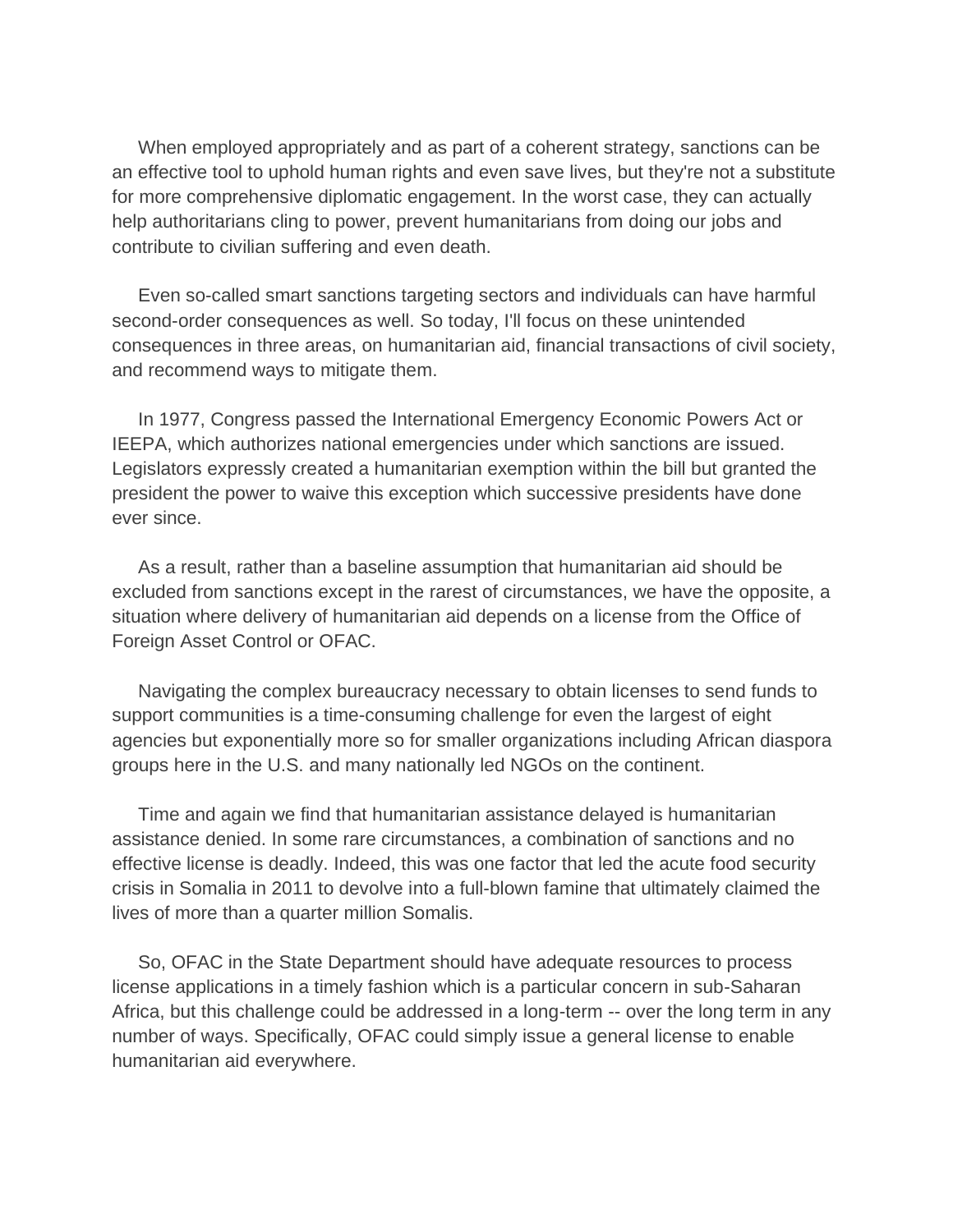For his part, President Biden could fulfill congressional intent in IEEPA by leaving the humanitarian assistance exception intact. And as a third option, Congress can pass legislation like the Humanitarian Assistance Facilitation Act which Ranking Member Smith introduced in 2013 and which authorized a narrow set of transactions by trusted humanitarian actors.

 The second major challenge relates to financial services. Banks are increasingly limiting or discontinuing activities in countries they view as high risk in a phenomenon known as banking risking. Sanctions may not be the sole cause of this problem but they factor heavily in how banks evaluate risk including in some African countries where banks are deciding the financial rewards just aren't worth the potential risks.

 This financial exclusion has severe impacts on nonprofit organizations like Oxfam, on remittance companies, and on businesses who need funds from abroad. In response to this challenge, the U.S. bank examination manual can be rewritten to more appropriately assess the risk that NGOs pose, which could -- transactions pose, which could reassure banks that their risk could be more manageable.

 The government can also establish white channels to facilitate money wiring and trade to locations experiencing severe financial exclusion like the Treasury Department did just last year via the Swiss humanitarian trade channel with Iran.

 Finally, sanctions have unintended consequences on civic space and human rights defenders. Acclaimed Sudanese activist Hala al-Karib told me that while she supports targeted sanctions more comprehensive sanctions make it harder for activists to challenge authoritarian rule because they "transform the countries they are targeting into isolated territories, cut off from access to knowledge and global networks."

 She continued that this isolation has particularly grave consequences for women's rights and can leave human rights offenders in sanctioned countries with "fewer avenues to pursue accountability for the corruption and human rights abuses that gave rise to sanctions in the first place."

 Political leaders have been known to blame human rights offenders and humanitarian organizations for sanctions based on the false perception that such groups are informing on sanctioned officials and businesses on behalf of the international community. Restrictions on civic space often follow.

 In some cases, sanctioned governments pressure NGOs to speak out against sanctions under the threat of legal reprisal or worse. This harmful impact can be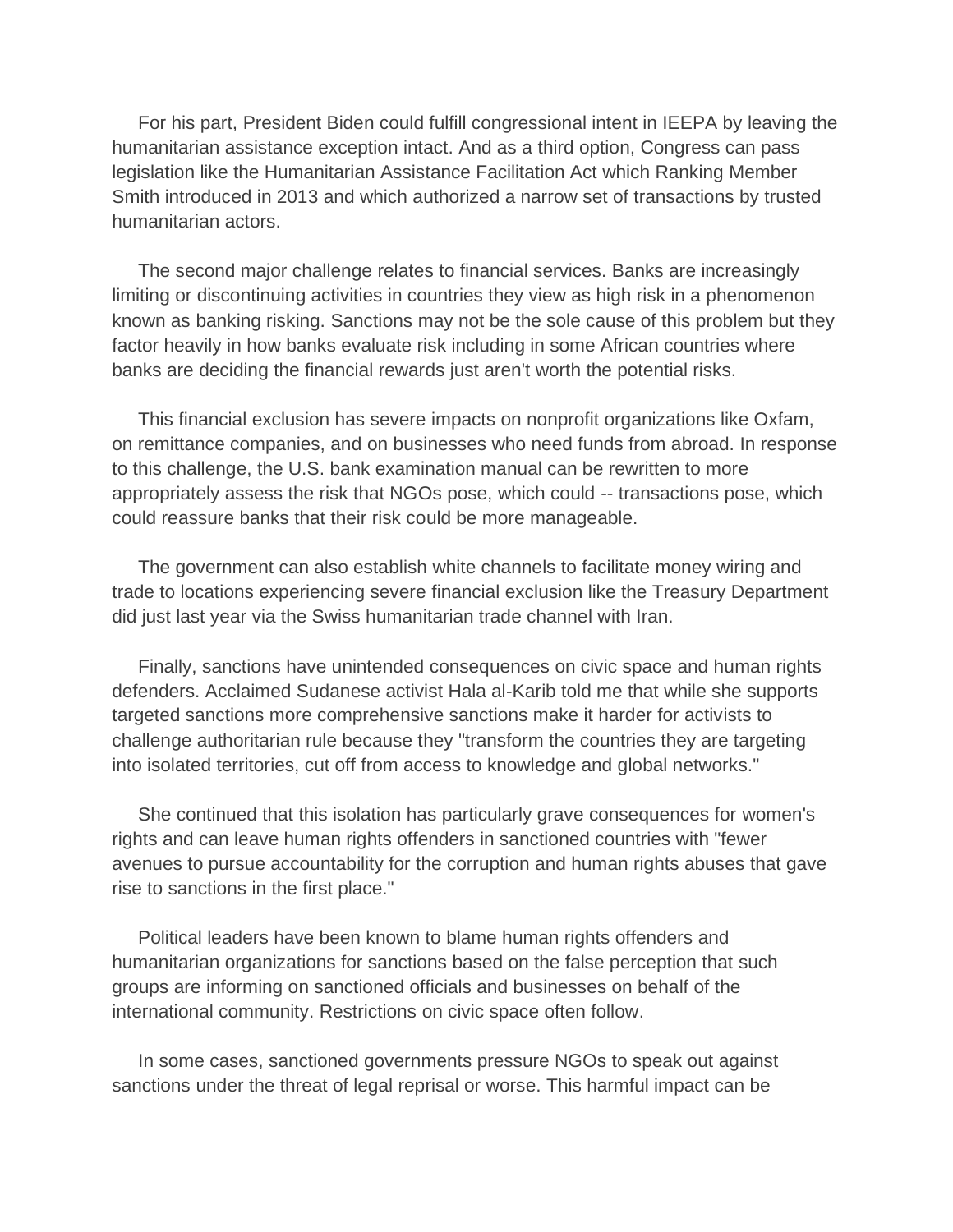mitigated through robust consultation with civil society and clear consistent and transparent communication about the purpose and scope of sanctions.

 In conclusion, when implemented as part of coherent foreign policy and coordinated with the international community to avoid loopholes, targeted sanctions can sever the link between corruption and conflict and create space for meaningful dialogue reform and long-term systems change. The global magnitude regime is a positive example of many of these principles I've outlined today and more can be done to further expand its usefulness. Thank you and I look forward to your questions.

BASS: Thank you very much. Mr. Lorber?

 LORBER: Thank you so much Chairwoman Bass, Ranking Member Smith and distinguished members of the committee. I'm honored to appear before you today to discuss the impact of sanctions in Africa. Before I begin, I do want to corroborate and provide support to what Mr. Prendergast said initially.

 As someone who worked on sanctions at the U.S. Department of Treasury including on sanctions in Africa, I think network-focused financial sanctions along with the provision of information that's useful to financial institutions to detect disrupt and deter financial crimes and illicit activity really is a powerful tool that we should be thinking about applying frankly more in certain situations to create the leverage that he was talking about.

 I come before this committee today as an economic sanctions and compliance professional, having worked at the Department of Treasury and having advised financial institutions, corporations, humanitarian organizations, and individuals on ensuring that they operate in compliance with U.S., E.U. and U.N. sanctions obligations.

 My testimony today will focus on the United States use of targeted sanctions in Africa to counter specific corrupt networks, terrorist financing, and human rights abuses. As we all know, the U.S. employs a wide range of types of sanctions to target threats to its national security.

 Such sanctions include the comprehensive jurisdictional programs that prohibit U.S. persons from transacting with persons or in certain countries, sectoral programs that prohibit only certain types of transactions, and secondary programs that create sanctions risks for non-U.S. persons who continue to work with particular bad actors or in specific sectors of a sanctioned country's economy among others.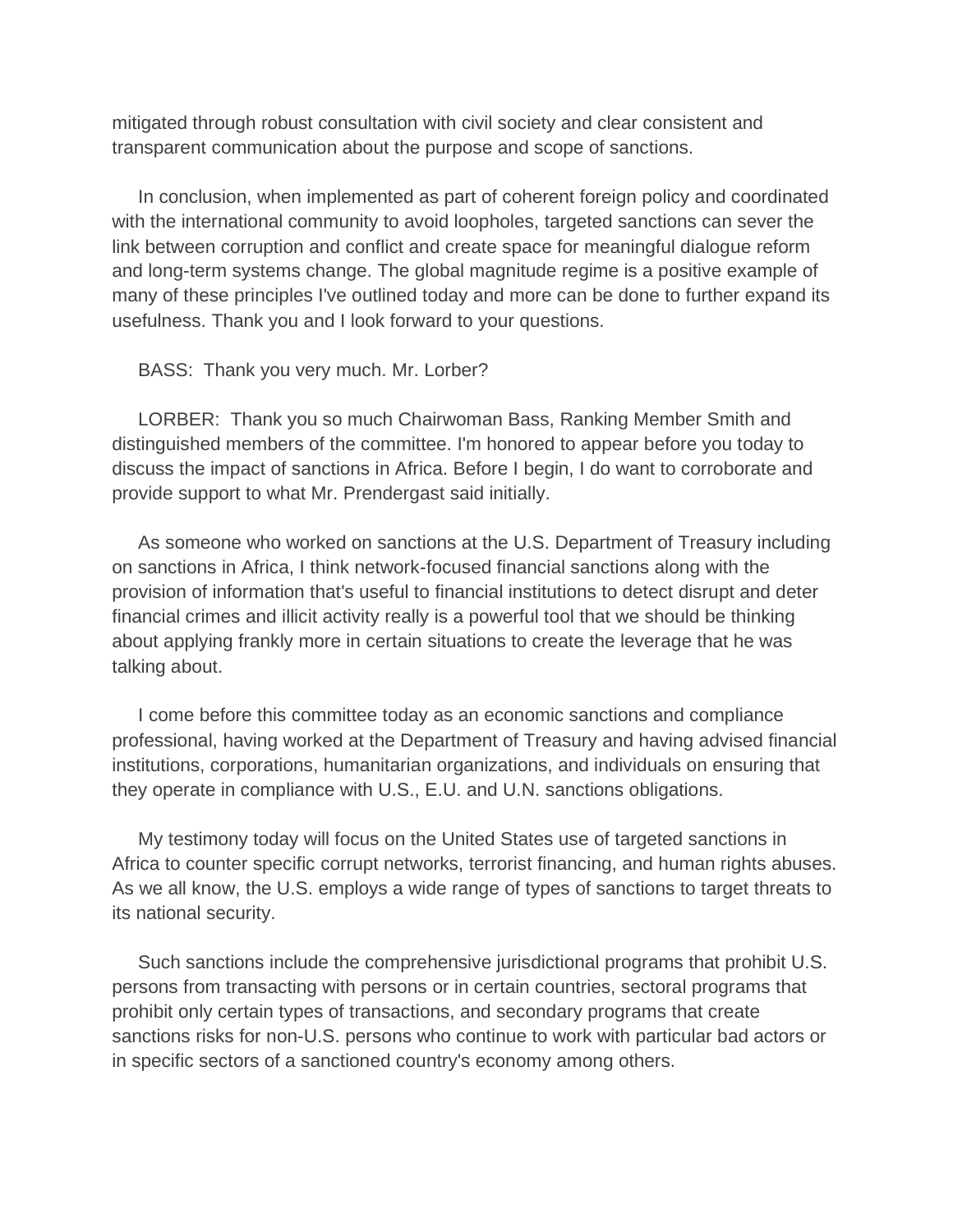But understanding the key differences between the programs the United States employs against regimes and conduct in Africa and the programs that employees that gets comprehensively sanctioned -- excuse me -- jurisdictions such as Iran, Syria, and North Korea is important when assessing their impact and some of the risks of their use.

 To counter threats to U.S. national security in Africa, the United States currently employs two types of programs, regime-based and conduct-based programs. Both of these types are targeted only sanctioning specific and particular individuals or entities for engaging in malign activity.

 To date, the United States has currently maintains regime-based programs on a range of countries as well as a number of conduct-based programs including the GloMag program and the CT (ph) program, both of which have been mentioned by other panelists.

 Today, the U.S. has also used targeted economic sanctions against a range of illicit actors with a varying degree of impact. So for example, as Mr. Prendergast mentioned earlier, sanctions designations of persons such as Dan Gertler have undercut their ability to raise and move funds and loot natural resources from countries and have significantly impacted their bottom lines.

 Similarly, multilateral and U.S. sanctions against terrorist organizations on the continent have made it more challenging for these groups to raise funds and finance destabilizing activities. In many cases, however, the impact of U.S. sanctions have been limited in large part because many of the targets do not have significant exposure to U.S. markets or the U.S. financial system.

 For example, when targeting human rights abusers in a specific country, in order for the sanctions to have a measurable impact, those individuals would need to have assets in the United States, be doing business with U.S. persons or otherwise be prevented from conducting business they otherwise be able to do. This is not often the case.

 And while sanctions can be an impactful tool of U.S. foreign policy, their aggressive use can carry certain risks, in particular, as we've discussed, critics of sanctions suggest that their aggressive use can exacerbate humanitarian crises by making it more difficult to deliver medicine, food and other supplies without running afoul of U.S. sanctions programs.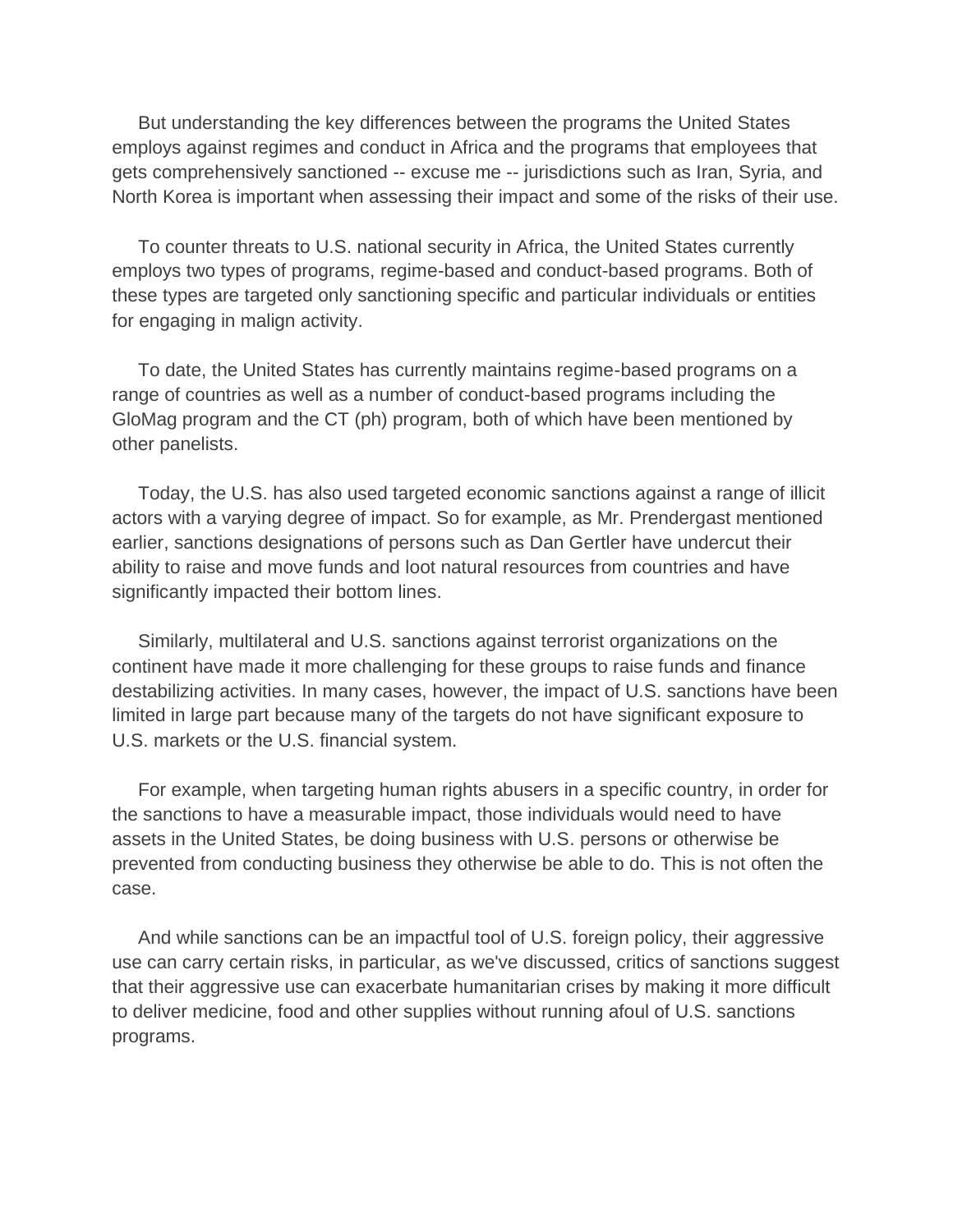These concerns are understandable and I hope we discuss them more during the question and answer. Though the regime-based programs in Africa are fairly narrowly tailored and scoped in many situations to avoid preventing the delivery of humanitarian goods.

 To ensure our sanctions are impactful, the U.S. government needs to coordinate with partner countries. Terrorist groups such as Hezbollah, Ansar al-Sharia, Boko Haram and al-Shabaab remain a serious threat to U.S. interests, and working with partners in Africa is essential to countering such groups, especially as much of their financial activity does not touch U.S. markets or go through the formal financial system.

 Likewise, the Treasury Department should continue to work with the United Nations, the private sector, and NGOs to jointly investigate, prosecute, and implement targeted financial measures to expose and disrupt their financial activity.

 In addition, the United States should continue to work with countries in Europe where malign actors have assets and are exposed to the impact of joint designations. The recent enactment of the European Union and United Kingdom's global human rights sanctions regimes and associated designations gives the U.S. additional opportunities to coordinate closely to target human rights abusers and freeze their assets around the world.

 U.S. sanctions programs targeting -- threatening activity in Africa remain limited listbased programs designed to detect, disrupt, and deter a specific illicit activity. Such an approach has upsides including the ability to narrowly target bad actors as well as downsides to include potentially limited impact.

 When considering adjusting these programs, the Treasury and State Departments as well as Congress should carefully consider whether sanctions are the right tool to achieve U.S. policy objectives in the region and whether employing other tools as part of an integrated strategy make more sense.

Thank you and I look forward to your questions.

 BASS: Thank you very much. We will now begin questioning the witnesses under the five-minute rule. I'll begin followed by the Ranking Member and then we will alternate between parties. One, let me once again thank you all for your incredible expertise and your testimony today and I wanted to drill down a little deeper.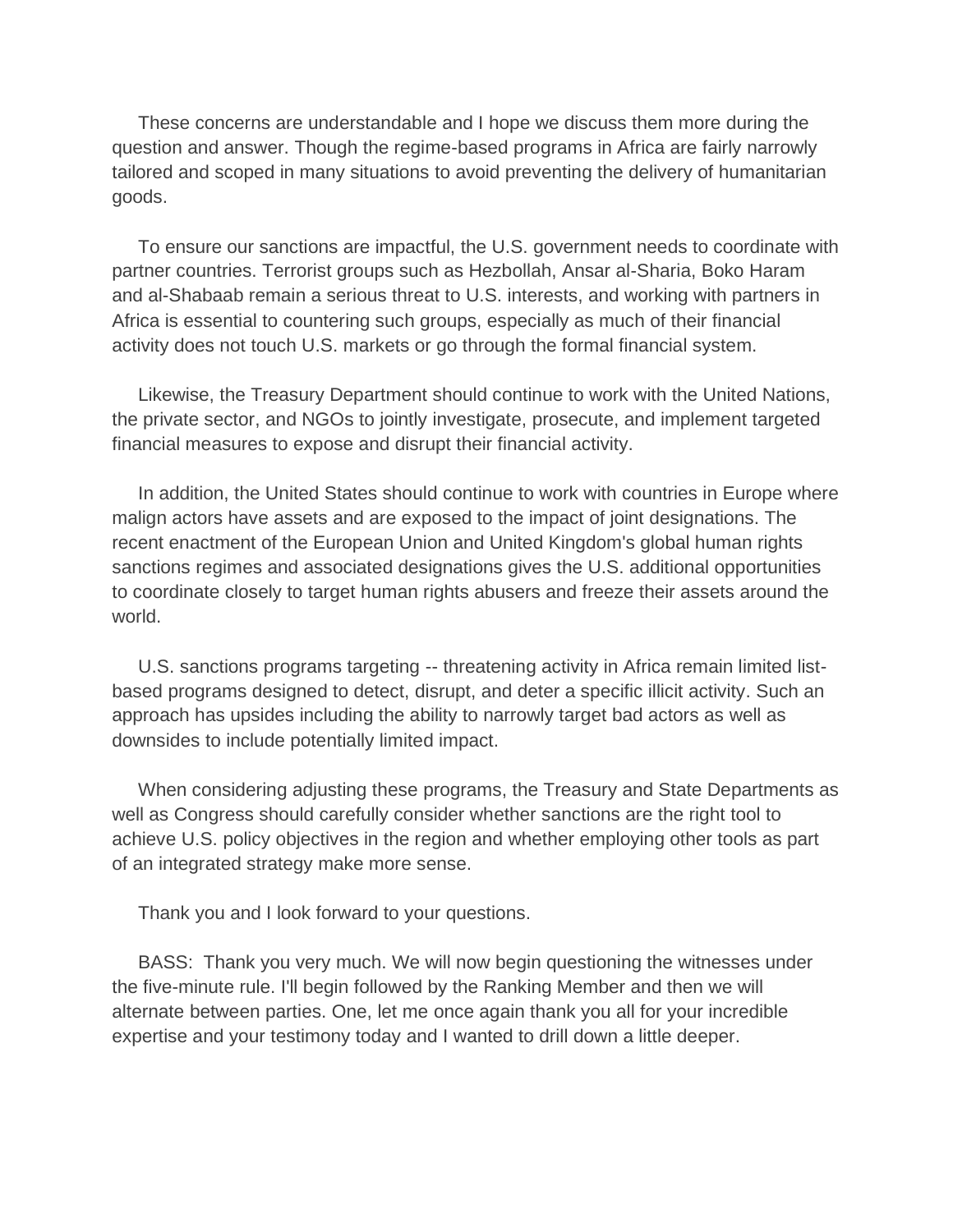So Mr. Prendergast, you talked about targeting networks and I wanted to know if you could explain a little more about how you go about doing that. And then I also wanted to because I know you trace the money and I know that a lot of foreign actors have a lot of money invested in the United States, and I want to know if in the Century Project you've actually looked at property and other assets that bad actors around the world might have here.

 PRENDERGAST: Thank you very much Representative Bass. Thanks again for having us do this. On the network sanctions, to stick with the example that has been raised today and that I think everyone knows about, Dan Gertler. So, we have just -- if the United States had just sanctioned Kabila's most senior advisor in Kinshasa or one of his top generals, it would had no impact because most of these people do not work, do not move money through their own bank accounts, through their own names.

 They have shell companies. They have international facilitators and enablers to allow the money to move. For 20 years, Dan Gertler has been -- had been President Kabila's main money mover, main money launderer. So, billions of dollars have flowed out of the Congo during this time of tremendous human suffering and people all over the world have gotten rich because of this.

 And by the way, as you know, this goes back 500 years to the beginning of the transatlantic slavery. This isn't some new phenomenon. This is the way we do business with Africa. We extract, we drain it of all the resources we can get, and leave the place dry and to leave the scraps for people there.

 So, targeting the nodes of connection into the international financial system is utterly critical and Gertler represented that main node into the international system for the act (ph) -- for the president of the country. And if by networks...

 BASS: Let me ask something. Does that lead to people in the United States, I mean, Gertler I believe was an Israeli businessman. Are there people here in the United States that are complicit with that -- U.S. citizen, U.S. business people, U.S. companies?

 PRENDERGAST: Yes. You know, I hate to say this because you never want to be and I'm not even in a government agency. I remember the old days when I had to say I'm not at liberty to talk about this, but there is a major work going on right now looking at where some of those assets are in the United States.

 And I think over the course of the next six months, we're going to see some action. But indeed, yes. Principally, these guys will go to Europe, in Belgium, and France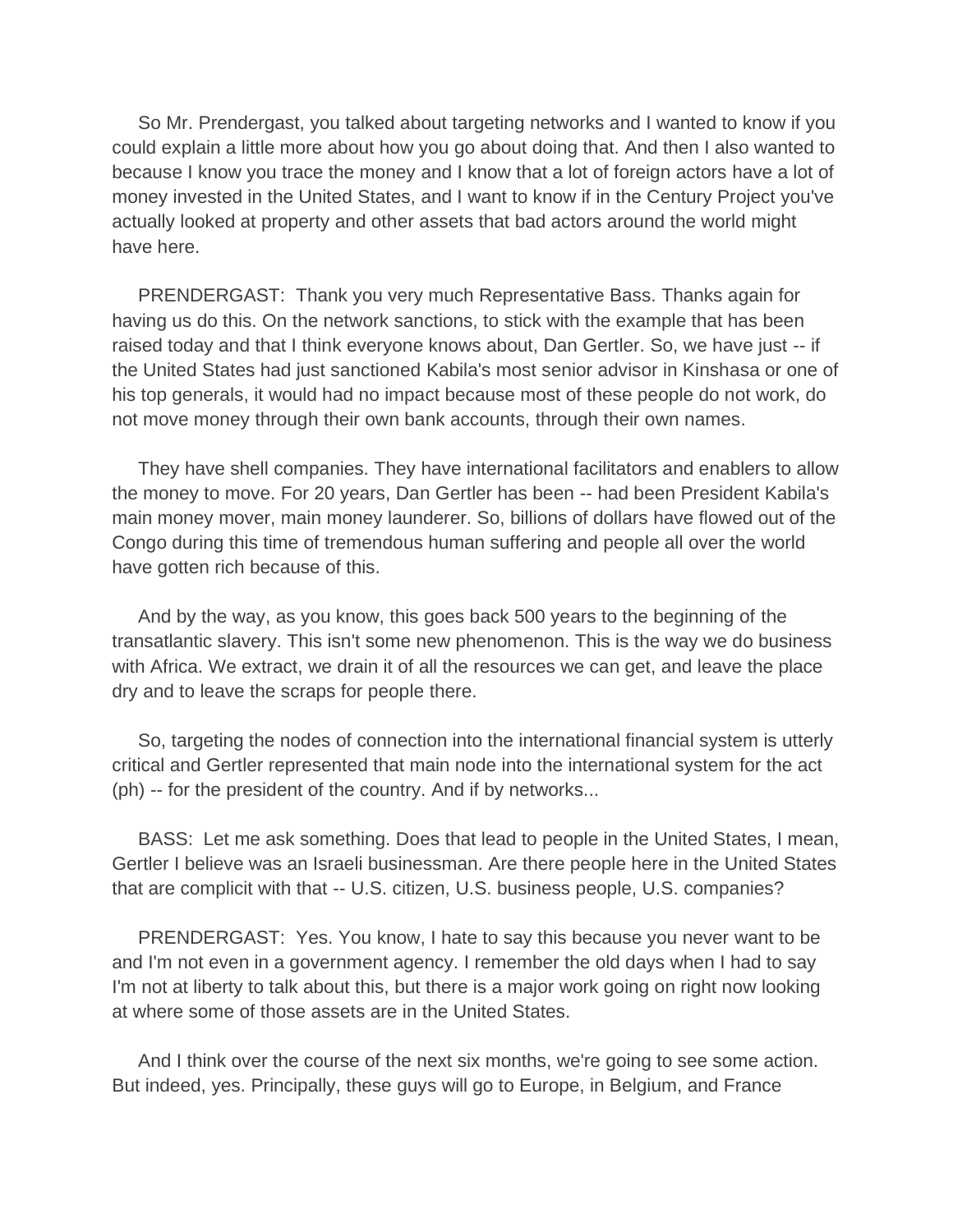particularly. And so, going back to Eric's earlier comments, we have to generalize these sanctions efforts and anti-money laundering efforts and a lot of that is being done and you're seeing that from Treasury Departments going back to President Clinton all the way through to the present.

 And so -- but much, much more could be done. And providing that evidence, that evidence that's being collected primarily by civil society organizations and by journalists, and turning it over to banks and turning it over to the U.S. government, European Union, and other folks who have where the assets are located now.

BASS: Right.

PRENDERGAST: That's the key action. I think you've hit the target.

 BASS: Thank you. And Mr. Lorber, I wanted to know if you could give me an example of an African country where sanctions really brought about change and then we lifted them. And then I want to know if you could comment about Zimbabwe where we've had sanctions for over 20 years and I don't know what we have accomplished.

 LORBER: Thank you, Chairwoman. I mean, I think the best example you have and I think Ranking Member Smith mentioned this, was the progress of the Sudan program over a period of approximately 15 years. I mean, you know, Sudan while everything there is obviously -- while there are many things there which are still problematic, you know, it has ceased its support for terrorism, for national terrorism.

 It did cease procurement of North Korean arms it was involved in North Korean arms sales. Some of the human rights abuse issues are no longer as prevalent or as problematic as they once were. And as a result of the sanctions pressure primarily as Mr. Smith was talking about, is Sudan did come in in many important ways from the international cold.

 On the Zimbabwe point, very, very quickly because I see time is running out, but in many ways the sanctions on Zimbabwe haven't focused on those primary financial facilitators like Dan Gertler that really do put pressure on the regime primarily against specific individuals, government officials in Zimbabwe.

 BASS: Well in our second round, I'll come back and ask more questions specifically on Zimbabwe. Mr. Smith?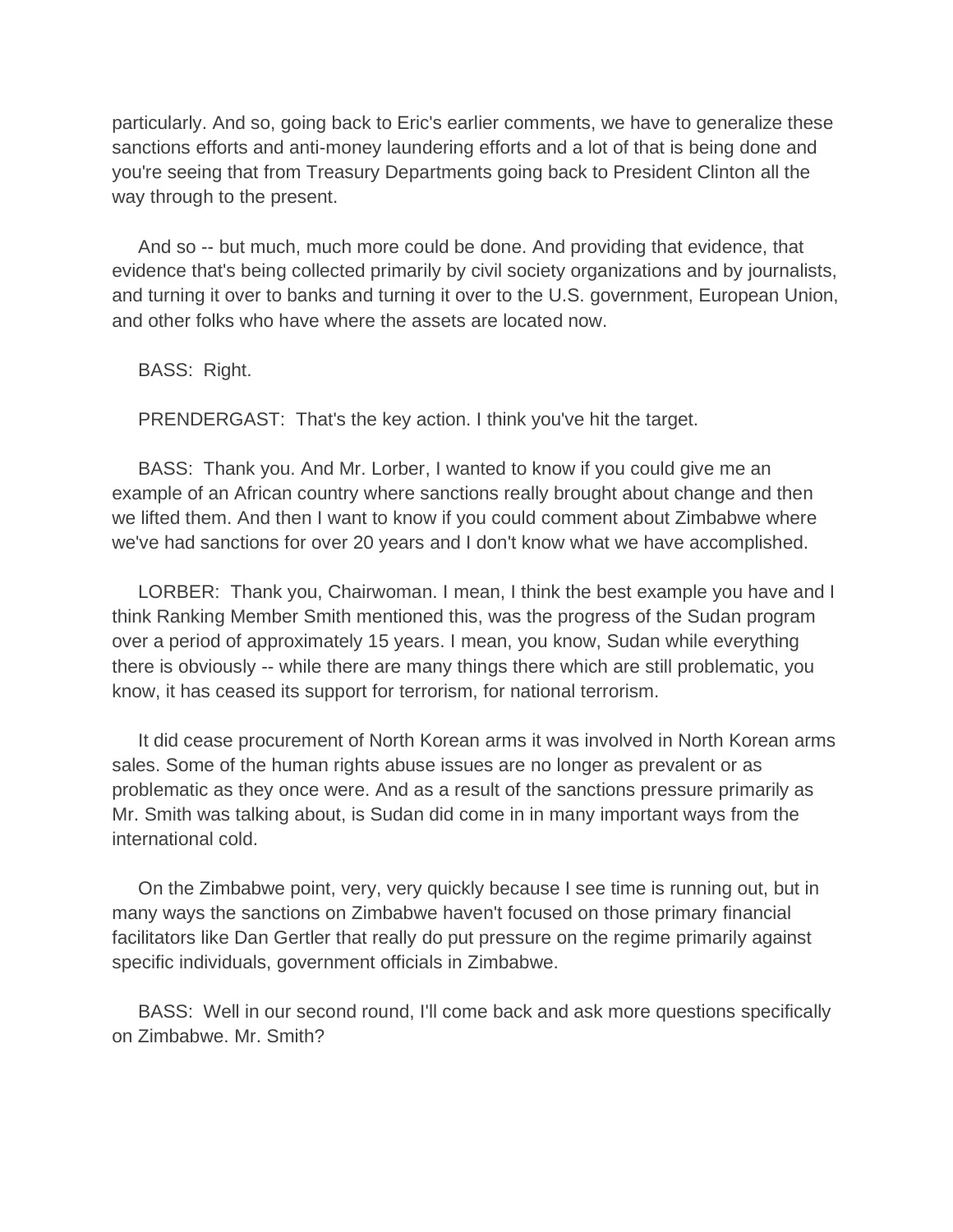SMITH: Thank you very much, Madam Chair. John Prendergast, thank you for your many decades of tremendous work. You know, you really were the lightning rod when it came to Darfur and other terrible atrocities so, I again, want to thank you for that longstanding commitment.

 And your point about networks and leveraging are so on point, and I know Mr. Lorber and maybe the other panelists would agree with that because if you can evade with plausible deniability legally that you're the one and it's your network that's doing it all, you know, a personal sanction pursuant to Magnitsky Act has little or no impact.

 I would appreciate if you would speak to perhaps the, you know, impact that the TPLF has had for the current state of affairs. You know, it was the TPLF's repressive reign that the seeds of today's conflict, I believe, were sown. They had ethnic federalism introduced into the constitution which helped fuel ethnic cleansing.

 They precipitated the immediate crisis by both attacking the northern command of the Ethiopian National Defense Forces and by launching rockets. So, you know, there's concern about that. And, you know, to the other issue of, you know, and maybe Mr. Lorber you could speak to this, are there times when, you know, there's a clear and compelling case to be made for sanctioning an individual or group of individuals but then political pressure is imposed?

 I mean, we've seen it in the past with naming of countries, CPC countries for international religious freedom violations or naming countries that should be tier three pursuant to the Trafficking Victims Protection Act who don't get on tier three because of political pressure brought to bear by either regional assistant secretaries or perhaps by the secretary himself.

 And I'm wondering if that's a problem, you know, that we've missed opportunities. And if you could expand this a little bit further on your work there. And finally, Alexander Zingman was arrested in late March in the DR Congo pursuant to alleged arms dealing, but he was an American and a Belarusian citizen.

 And I wonder, you know, how far our net of trying to track people goes when they're doing their work perhaps out of Belarus or somewhere else, they are Americans. Do we tend to, you know, keep a good sense of scrutiny upon what they're doing? So if you could answer some of those questions, I'd appreciate it.

PRENDERGAST: Eric, you or me first?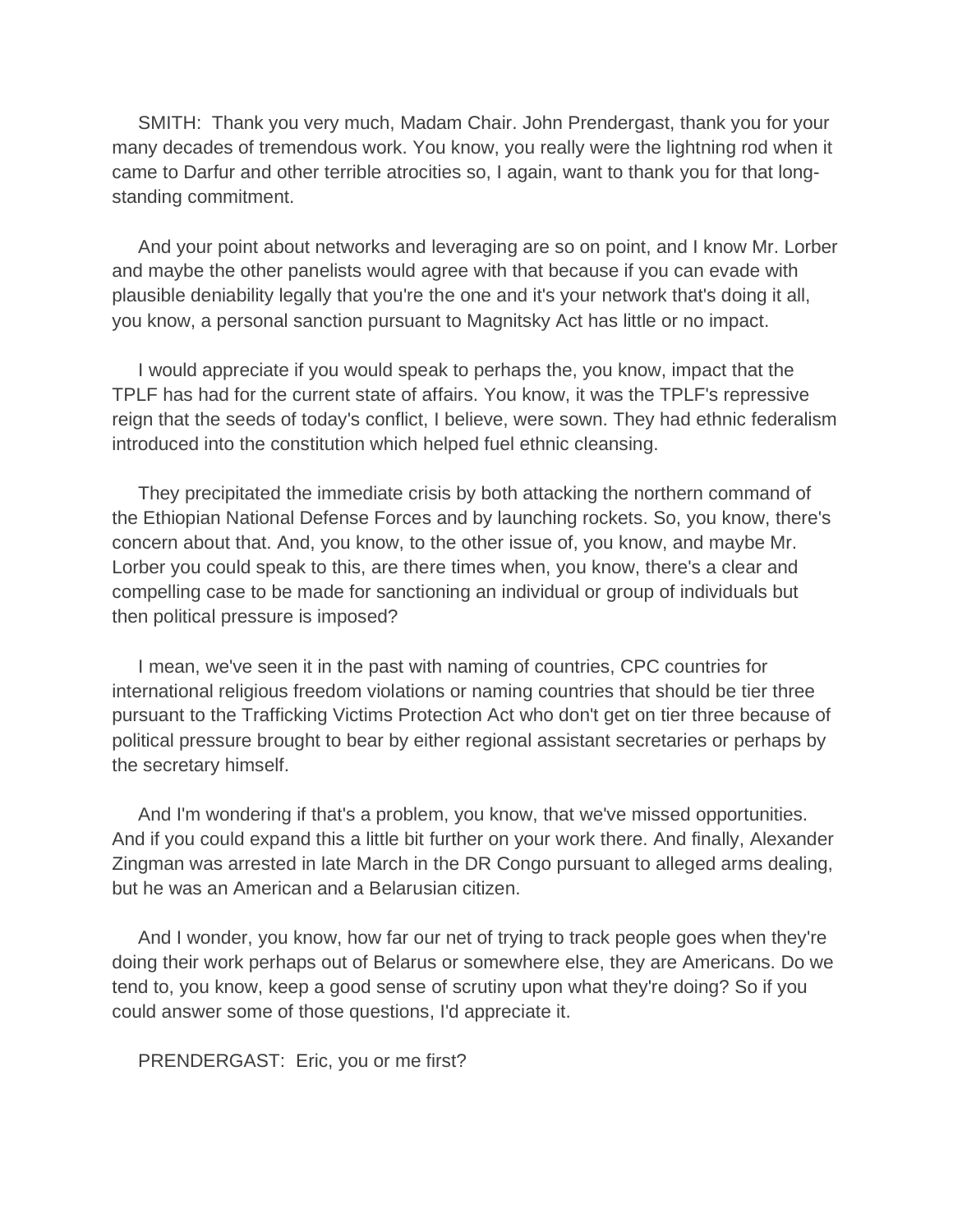SMITH: You're both -- John, go ahead.

 PRENDERGAST: OK, thank you. Thanks for the question Representative Smith. And, you know, on the Ethiopia front, the TPLF, I mean, something that hasn't really come out a lot in the conventional news reporting is that TPLF consolidated economic power in Ethiopia over the course of the reign since '91.

 And took over a number of sectors of the economy using government controlled private companies to consolidate, monopolize economic activity in those sectors. So, when the TPLF -- when they turned over power basically to the new administration of Abiy, they had an understanding that this economic arrangement would not be undermined and altered.

 That was quickly reneged on and the new administration began taking over pieces of the economy that the TPLF had long dominated. There were companies like effort (ph) and others that controlled many sectors of the productive economy. And this is the fundamental problem here.

 And so the TPLF absconded up to Tigray and consolidated themselves and thought that they could get away with the elections and sort of created an autonomous government in northern Ethiopia, but that was not Abiy's -- Abiy was not willing to go along with that plan.

 So, you have now is vulnerability by Eritrea and Ethiopia and the former Tigray regime in the form of these economic arrangements that have ties into the international financial system. As Eric said, it doesn't matter if you sanction some individual who has no ties to the international system. It's not going to have an impact.

 So looking at the companies and the individuals who have most to gain from this power play that's occurring right now is -- and then introducing and imposing stinging financial measures that go after those illicit financial flows and blocking transactions and freezing people who are responsible for massive human rights abuses, freezing them out of the international financial system and their international collaborators.

 That I think is where we need to go to give support to the diplomatic efforts and to the local peace efforts that Ethiopians are trying so hard to facilitate themselves. So that's really where I think that you look for the points of vulnerability and you understand that the singular and unique dynamics in each situation and you try to apply and create a strategy that actually finds the pain points and hopefully affects the calculations of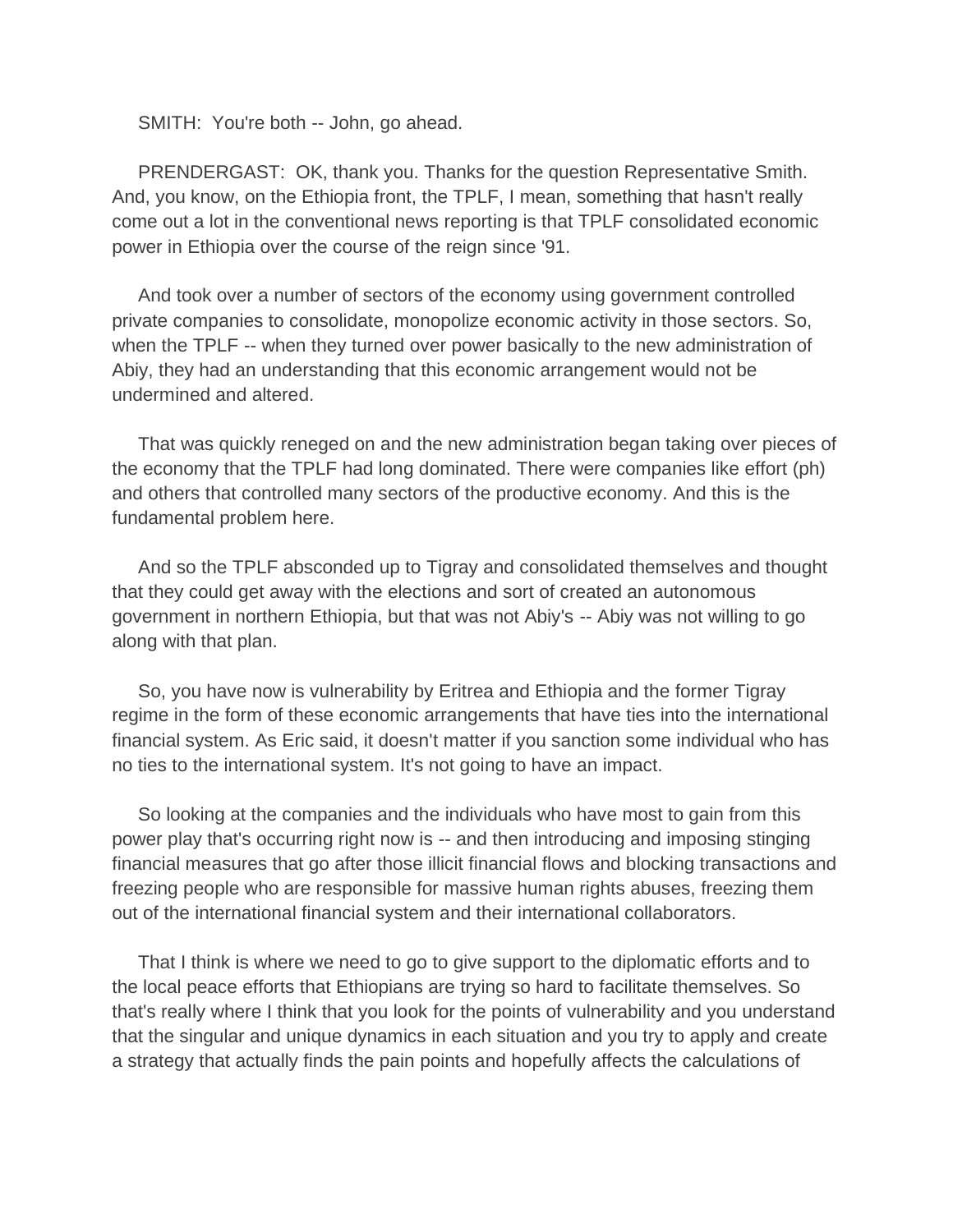those that are committing atrocities and those that have the ability to make peace if they choose to do so.

BASS: Thank you. Vice Chair Omar? Would you like to begin your questions?

 OMAR: Yes. I wanted to just begin by thanking you, Chairwoman Bass, for holding such an important hearing. I've said before that our committee needs to take a comprehensive look at sanctions policy and this hearing is a really important part of doing that.

 One of the strike -- one of the striking things that both Ms. Moix and Mr. Gottschalk's testimony is that I think we all agree that your organizations and your partners are doing incredibly important and life-saving work in Africa.

 And we as members of Congress and members of the Foreign Affairs Committee need to make sure that our sanctions policies are not getting in your way, especially in the places where you work which are places on Earth where you are mostly needed.

 Ms. Moix, can you give us an example of where sanctions have hindered your partner's work in the context of the COVID pandemic?

 MOIX: Sure. Thanks very much for that question. And yes, we're honored to work with our partners around the world and they're very courageous, so they inspire us every day. COVID has of course, as in everything, had a big impact on peace building and humanitarian work. This is work that relies on reaching people, reaching populations that may be at risk that may be living in authoritarian regimes or maybe living in places where sanctions are imposed.

 And so what we've seen is, you know, a layering on, a hardening, a closing of civil society space. It's more difficult for the work to be done. And in environments where sanctions have played a role and I actually pick up on the Zimbabwe example because it's an example where even if now you have maybe more focused and targeted sanctions, you have chronic impacts of decades of sanctions on a population on an economy on a society.

 So, as an example, we have a partner, a women-led organization talking to them soon after the vaccine began to be available. And at that time, you know, they said well, we hope that we might get the vaccine by 2024. Now, there's a lot of things that go into that for Zimbabwe, but definitely the impacts of sanctions on the economy over many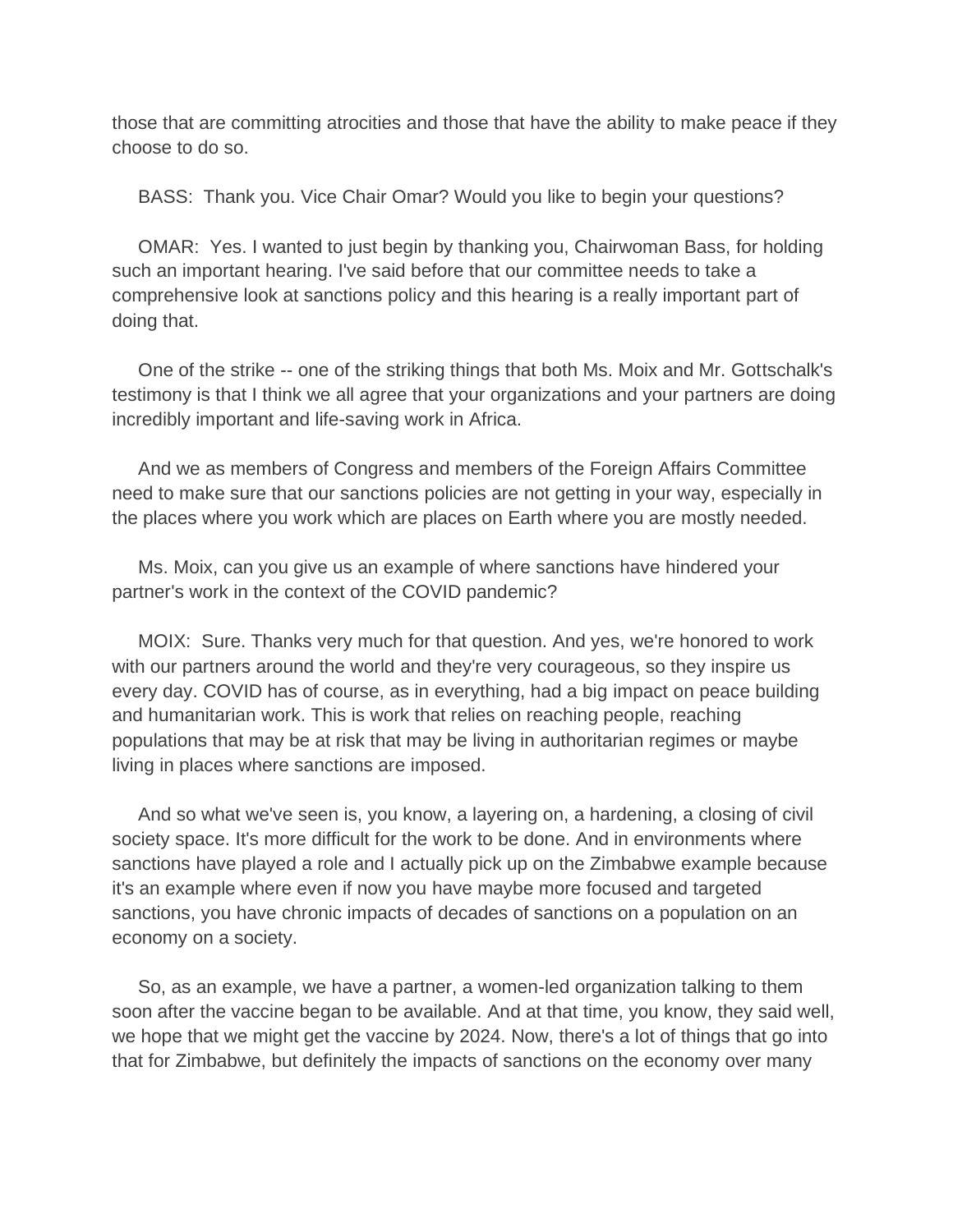years leaving the health and infrastructure how it is, is a part of that. So, that's one example.

 OMAR: And if one of your partners in Somalia or the Sahel was trying to de-escalate conflict and promote dialogue, what are some of the obstacles that the counter-terrorism sanctions would put in their way?

 MOIX: Yes. So, the material support laws and CT restrictions have been a real problem for peace building work and if you look at the kind of work that our partners do and there's some examples in the testimony there, it is work that requires engaging people who may be connected to or, you know, have been involved in violence. That's what peace building requires. And so these sanctions restrict that entirely.

 And if you have -- if you look at for example what happened with the Taliban in Afghanistan, is that at some point you realize we have to engage these people. If there's going to be a peace deal, there has to be some way of engaging them and that was unheard of. The way it's unheard of now to engage Boko Haram or al-Shabaab was unheard of with the Taliban.

 So, you have to at some point be able to think about how can you engage these people, and under this kind of restrictions, partners can't do that. Our colleague, Michael (ph) in Nigeria, you know, he said to me at one point like who is Boko Haram? You know, people are trying to survive. They may move in and out of armed groups. They may want to get out, but they can't and now these groups can't reach them.

 And there also needs to be a rapid response often when an opportunity arises. In DRC, we have a partner who -- he has a lot of contact because he has deep connections with the communities with armed groups, with the commanders of armed groups and they literally will call him and say I have 100 -- this is a real example -- I have 100 child soldiers I'm ready to release, you know, come get them and reintegrate them with the communities.

 If there's a process of vetting every person that he talks to because he's not allowed to use his truck to go out and gauge them to bring those children out of the bush, he can't do his work. He can't save those lives. So there are real practical problems with the laws and how they impact peace-building efforts.

 OMAR: Appreciate that. Mr. Gottschalk, I really appreciate your point about Oxfam having the resources to navigate the licensing process and I appreciate your mention of my legislation to claim -- to reclaim congressional power of sanctions. My bill also has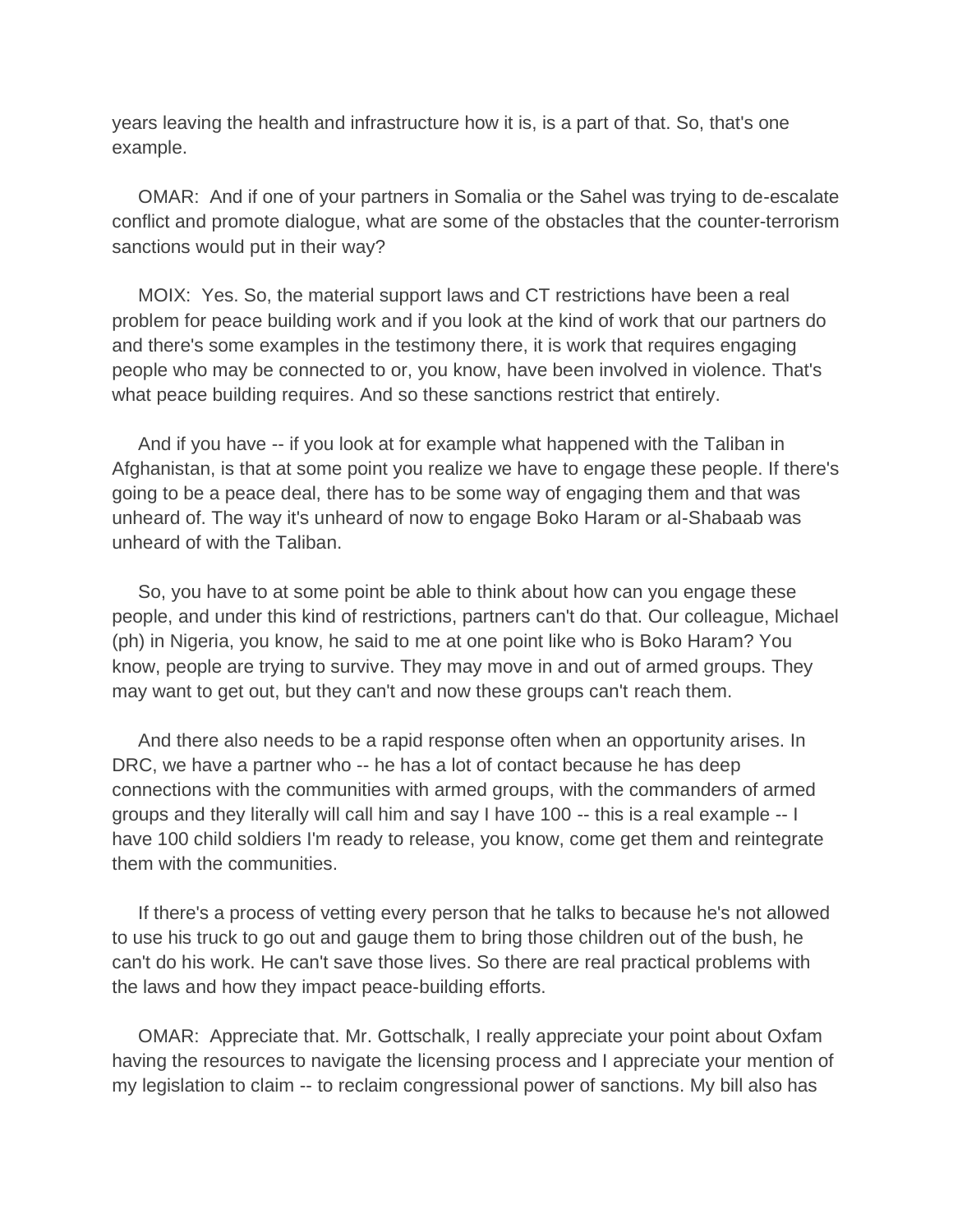provisions to make that process easier for organizations that don't have the same resources.

 What should Congress be doing to make this process easier for humanitarian organizations?

 GOTTSCHALK: Thank you so much, Congresswoman, and thank you for your attention on this issue, for your bill, and for consistently asking those questions, asking, you know, asking us who are on the ground how we can -- how Congress can help. You know, I think, you know, as you mentioned your bill would have a really important impact in reclaiming some of those authorities and solving and addressing some of the challenges that organizations face.

We also see a really significant opportunity if the HAFA bill that I mentioned that Ranking Member Smith introduced back in 2013, if that were to be reintroduced and passed, that would make our work significantly easier and reduce the burdens.

 But fundamentally I think, you know, calling, you know, Congress speaking with one voice, calling on OFAC, calling on the administration to issue these general licenses to, you know, this is a question of restoring congressional intent.

 Back in 1977, the intent of Congress was to make it easy for humanitarian aid to be delivered, for it not to be impeded by our sanctions, and yet every president since, I believe, has issued -- has clawed that authority back and issued these exemptions which has flipped the script, has made it that we have to prove that our humanitarian aid isn't a problem as opposed to assuming that the bona fide aid that legitimate organizations like ours are giving to people is legitimate.

 And so, you know, this is something that can be solved really easily with the right political will from the administration, from OFAC, from the president himself. And if they're unable to act, again, there is opportunity for Congress to move forward with legislation like yours and HAFA.

 OMAR: All right. And is it your understanding that it is just a matter of resources for OFAC or are there actual possible problems there too?

 GOTTSCHALK: Resources are absolutely an issue, you're absolutely right. You know, I think if you look at the resources that OFAC has or devoted to sub-Saharan Africa as compared to other parts of the world, places like Iran, Venezuela, Russia, North Korea, they're significantly, significantly less.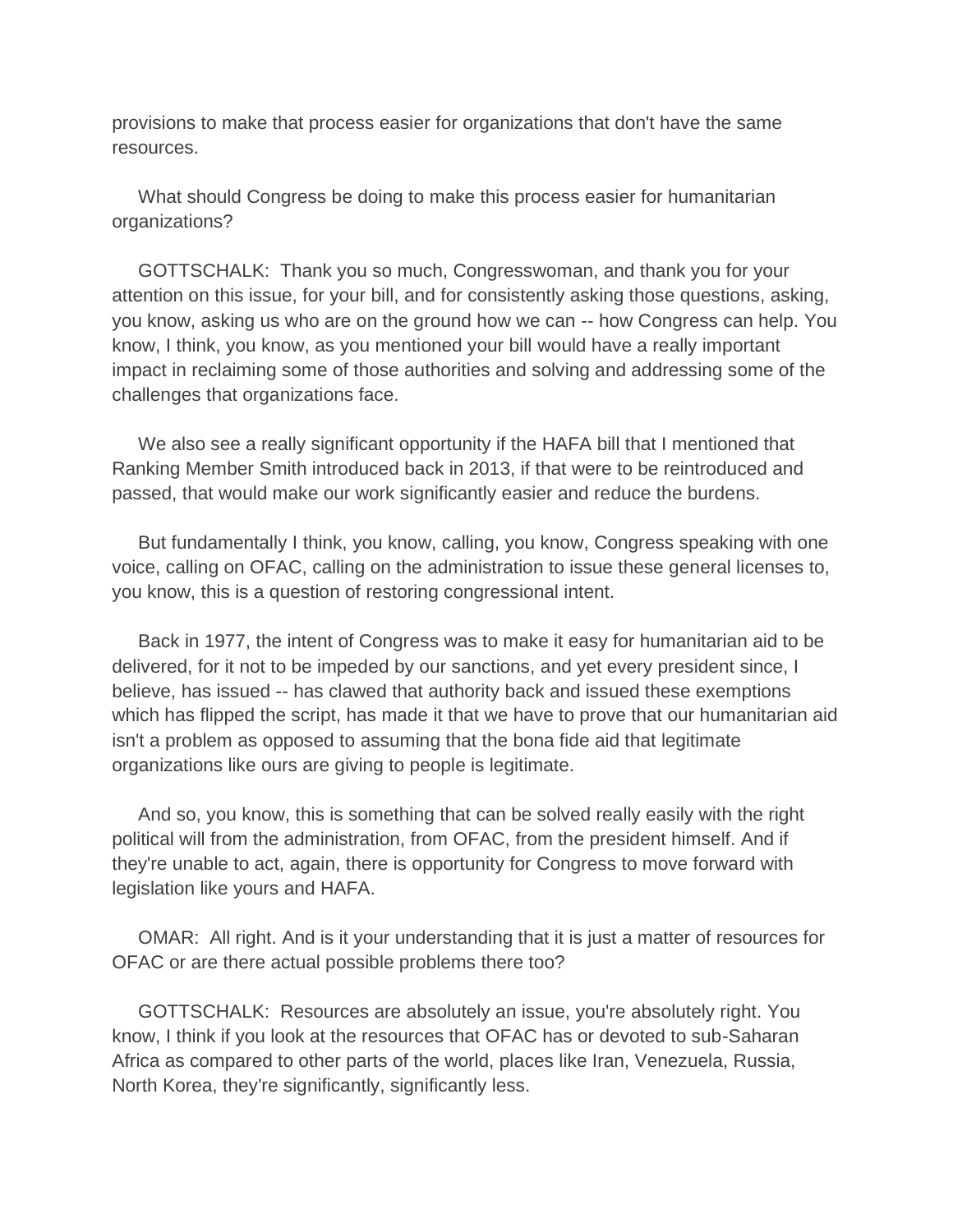And that means places where big humanitarian operations are undergoing, there's not enough people to facilitate those licenses to get the organizations like ours and particularly diaspora and smaller national based organizations who are the best position to respond in many cases. They can't move quickly enough to deliver the aid to save lives if they're waiting on the couple of people who are responsible to move this license forward.

 And that's an issue in OFAC and it's also an issue in the State Department where there is the process of providing foreign policy guidance back to OFAC. So these are really great solutions to put their short-term solutions longer term. What we want to see is the issuing of general licenses and -- or at the very least, again, the reclaiming of congressional intent so that humanitarian aid is not -- does not follow foul (ph) of sanction.

 OMAR: Appreciate that. And I now recognize Representative Issa to ask his questions.

 ISSA: Thank you, Madam Chair. And I want to thank you for touching a subject that I think has been long overdue. Let me start by asking Mr. Lorber. To a certain extent, is it fair to say that if we took all the regimes in Africa one by one and said how bad are they, would any of them really be as bad as North Korea? Would any of them really be as bad on a scale as China is to some of their people?

 To a certain extent, do we look geopolitically at countries based on size, economic power, and often the continent of Africa comes up short because they lack the importance to the American economy?

 LORBER: Thank you for the question, Representative. I think for sanctions programs and the way they are generally prioritized including resources and staffing questions at OFAC, it's done primarily based on the national security threat that is posed by that particular country, by the leaders of that country. So that sort of explains why you would have Russia, Iran, North Korea, et cetera as sort of the most comprehensive programs that we have in place.

 ISSA: OK. So, our largest trading partner, China, one of Europe's largest trading partners, Russia, are a national security threat to a certain extent at an existential basis. Is any country or all the countries combined in Africa a threat to the United States at an existential level?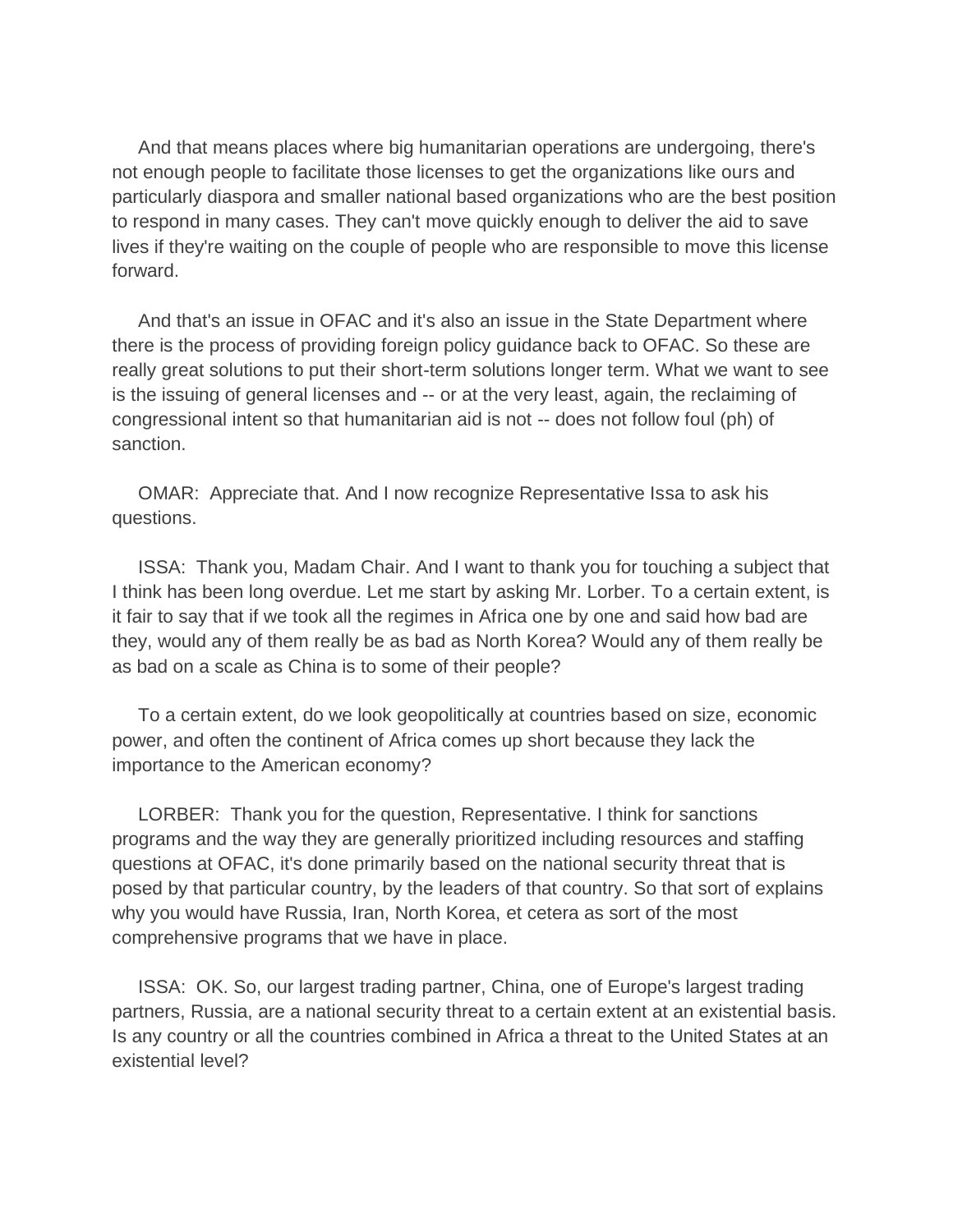LORBER: At an existential level, I would probably say no, but there are specific threats that do emanate from various jurisdictions in Africa. I mentioned a couple...

## (CROSSTALK)

 ISSA: ... but let's -- I want to balance this because I, you know, I was in Zimbabwe right after Mugabe died and during the transition of power and so on, and I saw a country that we have sanctioned for a very, very long time, and I saw a country that has problems and needs, and met with our ambassador there.

 And, you know, found a country that needs American help even if it's just to have a program to make sure that the people understand that many of the things their government is allowing them to do is counterproductive to their own benefit. But having said that, let's just look at the continent of Africa for a moment.

 One of the largest recipients over the last many decades of aid without sanctions has been Nigeria, correct? Half a billion dollars a year. Probably, the greatest theft of natural resources in all of Africa by their own government, fair to say, Nigeria?

LORBER: I think it's a candidate. It's up there for that, yes.

 ISSA: Right. We give them half a billion a year, they steal half a billion in oil a month in some cases. So, from a standpoint of the flexibility and the accountability of sanctions for effectiveness and sanctions for appropriateness, how does Congress send that message and then audit it so that we don't have countries which are robbing their people blind.

 But in fact, continue -- and who have inherent wealth get aid from us in a massive area and then a country where just helping them get back to the country they once were with, if you will, sort of USAID at the lowest level could be helpful they're denied it.

 We see that in Africa all the time. How do we create that accountability and flexibility because this is an important hearing but as I look at Africa, what I see is these ambiguities time and time again?

 LORBER: Yes. I think it's a great question. The recommendation I would propose would be, you know, aggressively use our legal authorities that allow for the targeting of corruption. So, if you do see the siphoning off of public assets or public proceeds, whether it's from directly from USAID or from other sources, targeting, sanctioning and working with international allies to go after those individuals and to freeze their funding...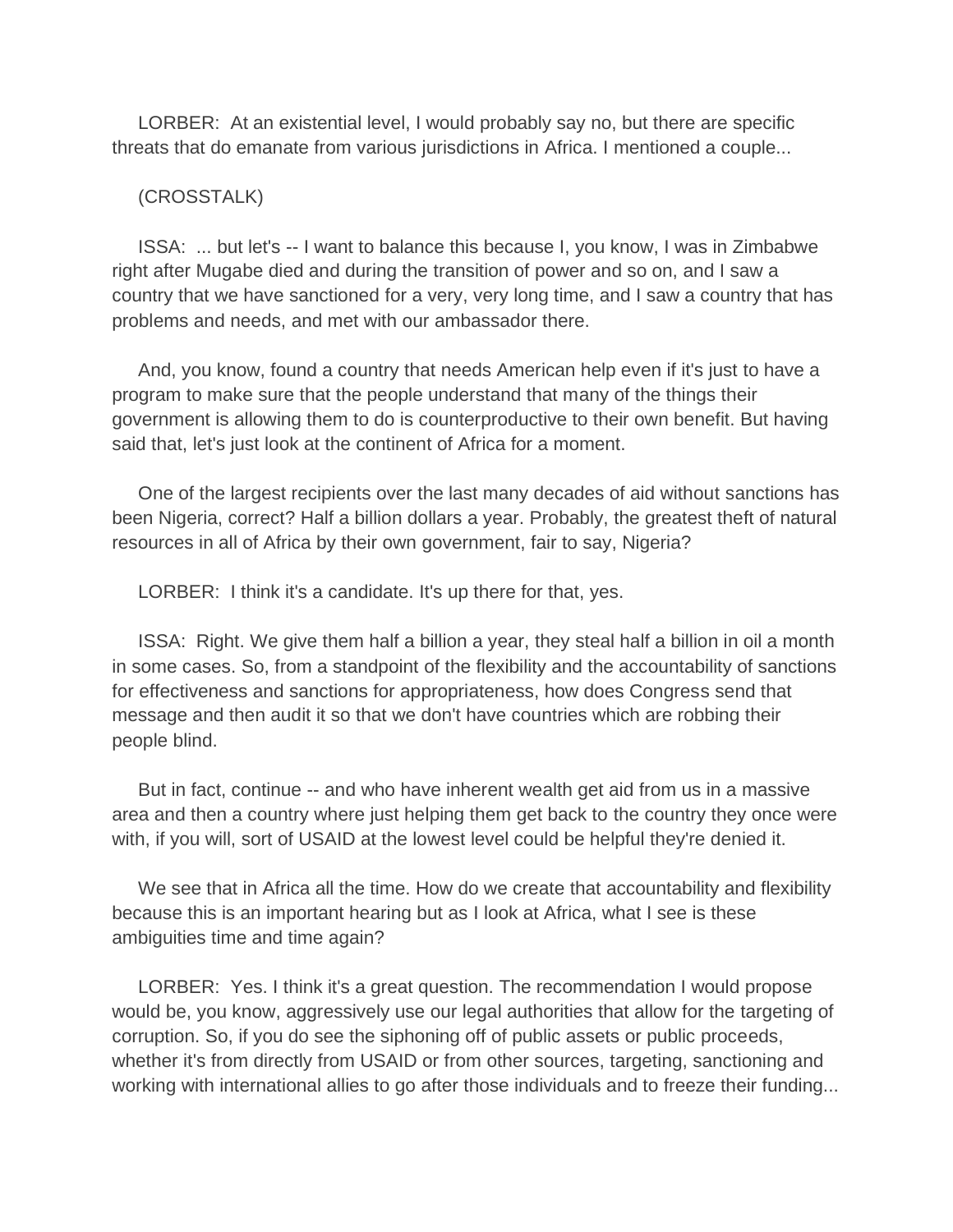ISSA: Briefly, can we in fact do a better job of targeting the actual corruption often by the highest levels in Nigeria and can we lessen for example in Zimbabwe, our flaw so that we can provide some help to the people of that poor country?

 LORBER: Yes. I mean, I think -- yes, I think is the short answer to that question to both of those questions. I think you should be able to target corrupt actors in Nigeria or wherever they're operating and aggressively ramp up that program. And then to the extent that the Zimbabwe program, the assessment is that it's not working or is not effective and actually changing the behavior of that government, then it warrants a review to consider what action to take including potential either lifting of certain designations or ramp down in some way.

ISSA: Thank you. Thank you, Madam Chair.

OMAR: I now recognize Representative Jacobs to ask your questions.

 JACOBS: Thank you, Madam Chair. You know, I think we've talked a lot about the unintended consequences of sanctions and I myself have experienced the difficulty they add to peace building efforts. I wanted to take a level up and just talk about the effectiveness of sanctions regimes as a tool for the U.S.

 The Institute for International Economics has found that sanctions are effective about one-third of the time. And Mr. Prendergast, I know that your organization published a report in 2019 measuring the effectiveness of sanctions and I was wondering if you could describe what makes a sanctions regime most effective? Effective meaning reaches the desired outcome

 And what lessons we can take as we're looking at whether we should use sanctions as a tool for different conflicts and challenges moving forward?

 PRENDERGAST: Thank you, Congresswoman. You know, what doesn't work are the kinds of things that a lot has been brought up today. You know, Zimbabwe we have imposed these sanctions 20 years ago. There's no follow-up. They were on individuals. They have no real impact on the individuals that have been sanctioned, but then those officials can say it's the sanctions that is causing the humanitarian misery, the human misery in the country, and it's an absolute fiasco.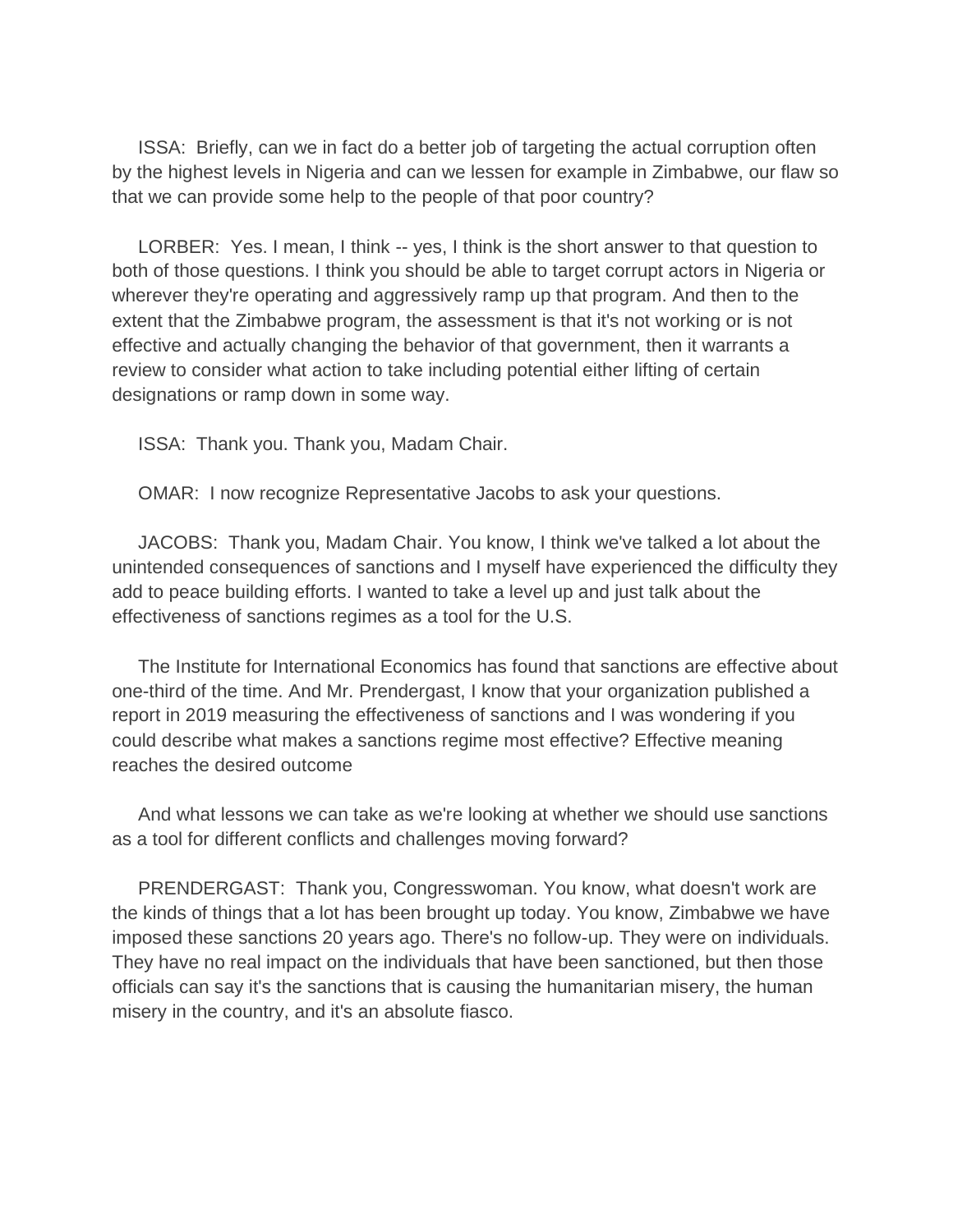Sudan, you know, had an impact in the sense that it was just cratered the ability of the regime, the Omar al-Bashir's regime to access international finance, but it also had tremendous impacts on the broader population, this kind of comprehensive sanctions.

 So, I think what lessons have been learned and are just blazingly obvious in neon signs is that when you target sanctions, when you go deep and understand the kinds of economic activity that is draining Africa through these extraordinary illicit financial flows, we're talking about billions -- hundreds of billions of dollars primarily from the natural resource sectors, but also from plenty of other sectors, which are flowing out of the continent every year facilitated by international banks and national mining companies, oil companies and others.

 When you understand that so much of that activity is, A, corrupt or a result of corruption; and B, they're laundering those proceeds of corruption through the international financial system, and you can find the evidence for that.

 Then when you target those networks, the individuals who are doing the stealing, the looting on the ground, and then the international facilitators and enablers going up into the international financial system, and you can sanction that network, that's the kleptocratic network. I think that is what is most damaging to Africa's future.

 So much of what's going on in Africa today is so important and positive and it's being held down by these kleptocracies that where the financial incentives are skewed to using violence, to undermining the rule of law, to committing human rights abuses, and even to continuing conflicts so that these natural resources can continue to be looted.

 We need to go after those networks in those countries and in the international financial system and really create significant consequences for that kind of activity.

 JACOBS: OK. Thank you. And Dr. Moix, I was wondering if you could talk about any instances where the sanctions regime worked in a way that allowed peace building to continue and if there are any lessons from that that we should take as we're looking at doing sanctions in conflict areas to make sure that we can still allow peace building to happen.

 MOIX: I mean I think the classic example of South Africa is the one that's often pointed to and I would say a really key factor there, is a civil society movement that was actively asking the international community to use sanctions. And so that's kind of the, like, I would say, you know, check like, that's what to check.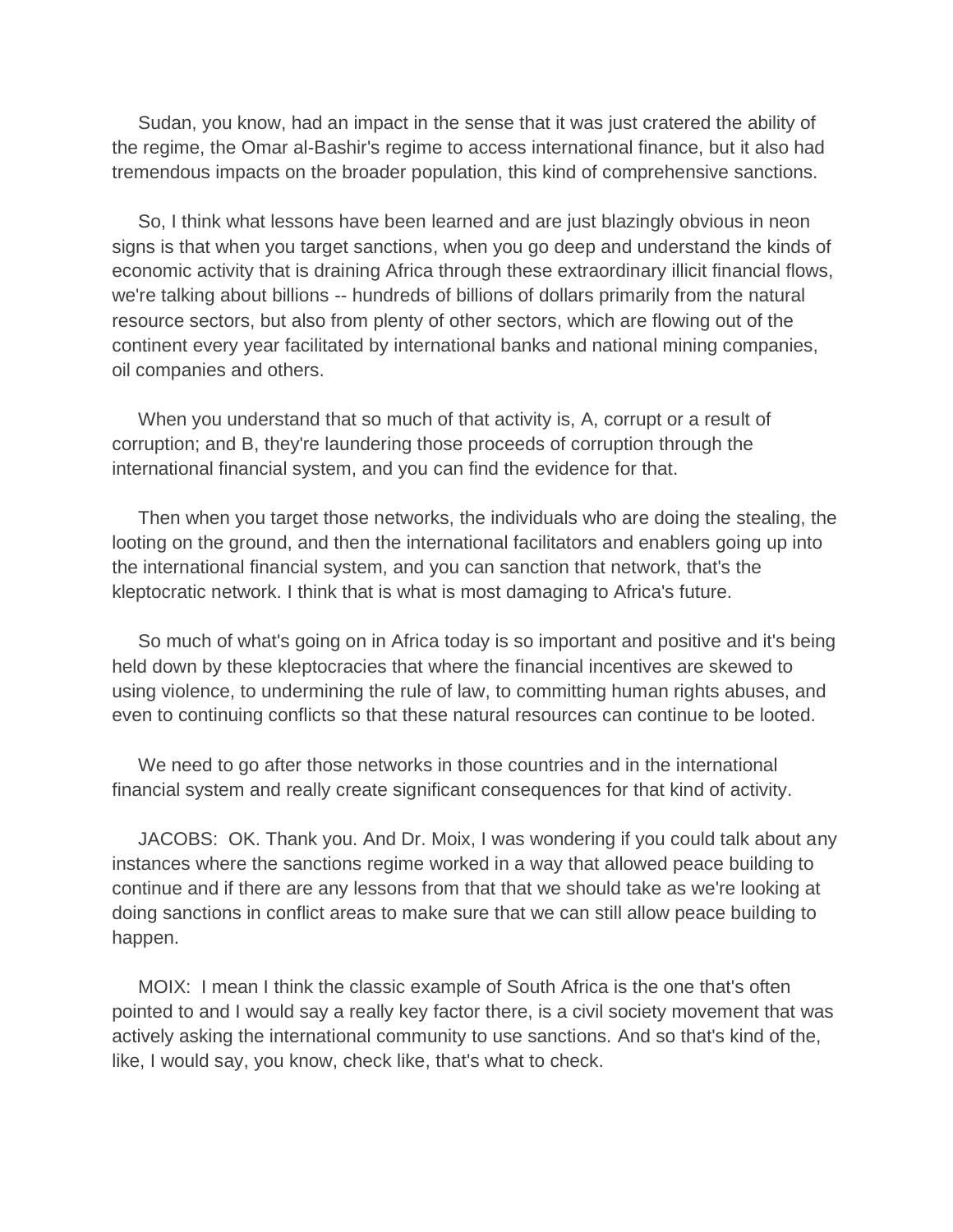Is there an organized, legitimate, non-violent movement in the country that is actively asking for sanctions? Still there can be complications. So, in Myanmar right now, you have requests from civil society for sanctions against, you know, members of the military junta, et cetera.

 You are still going to have the problems that Noah was raising about the banks and de-risking. And this sounds like, you know, I am not a financial person so, like, you start talking about de-risking and my mind starts to like float away, but this is a very practical problem.

 So, in Sudan, when there were sanctions, you know, aimed for good purpose, maybe having some positive impact even -- we could argue about that John maybe - but even if they were having positive impact on one thing, we couldn't get funds -- we couldn't get any bank to transfer funds to local peace committees on the ground in South Khorasan who were doing work jut literally stop violence between communities because the banks are too scared once the U.S. puts sanctions on a country.

 So you have to figure out -- this is something Congress has to figure out like how do you balance these things and make sure that you mitigate these unintended consequences anytime you're looking at sanctions. So, it's not easy.

 There's a letter from 55 civil society organizations from March 26th that lays out a lot of these problems including some of the COVID related problems and it has specific solutions for treasury so I would point you to that letter. I know it went to Representative Meeks and McCaul and hopefully the committee has it.

JACOBS: Thank you. I yield back. I yield back, Madam Chair.

OMAR: Thank you. I now recognize Representative Cicilline for five minutes.

 CICILLINE: Thank you, Madam Vice Chair. Thank you to our witnesses and really thank you to Chairwoman Bass for calling this hearing. I think, you know, we see this moment as a moment to obviously reinforce that the soul of American foreign policy is rooted in human rights democracy and the rule of law and, you know, want to understand how the tools that are at our disposal to help protect people from corruption and the kind of corruption that we see kind of all over the world right now.

 Obviously, sanctions as the Chairwoman said, is a tool not a policy and so sort of figuring out how we balance complicated areas of the world and regimes in countries that obviously have very complicated set of circumstances.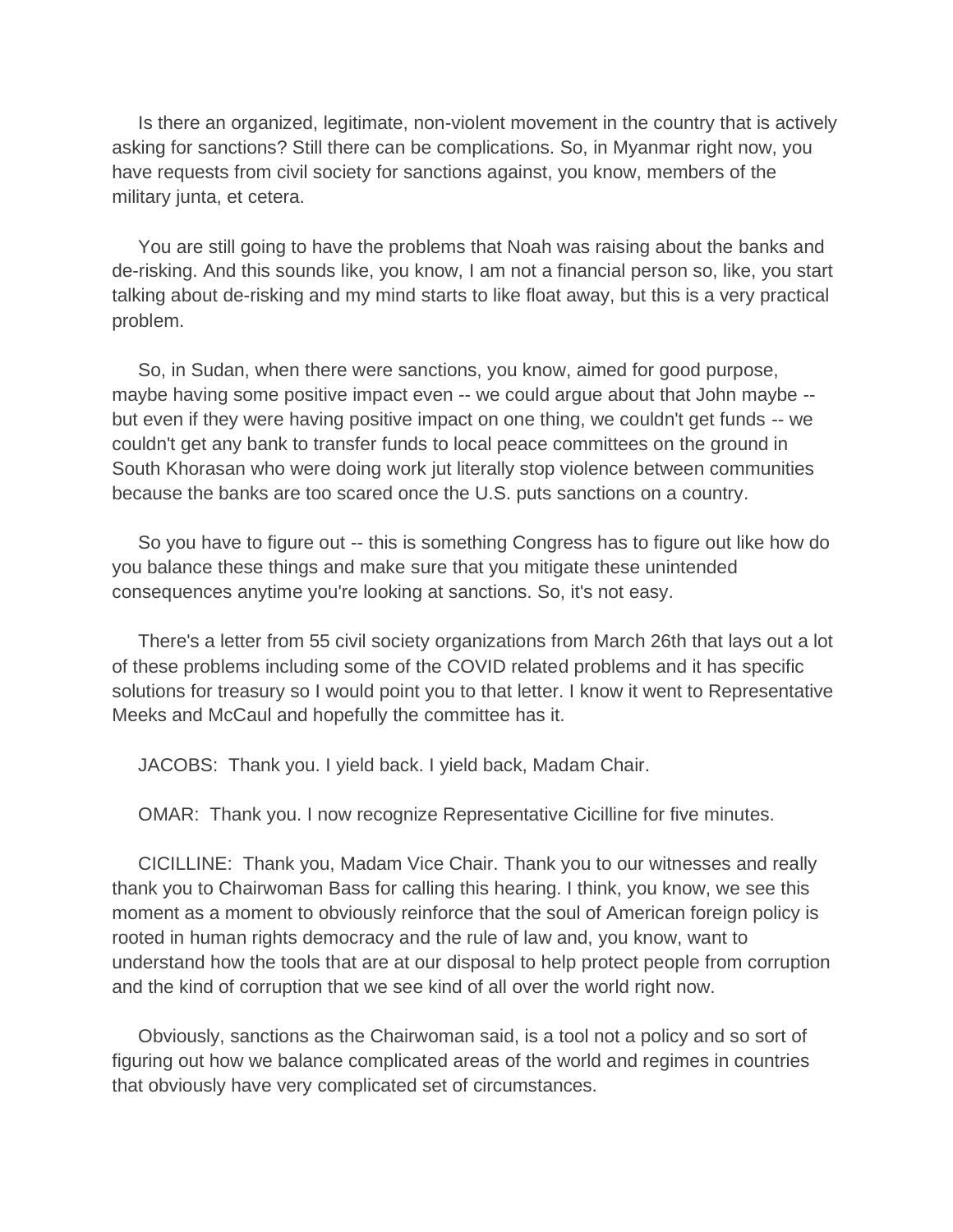But I guess my first question for the witnesses is have you ever seen an instance in which we were effective in communicating about the underlying reasons for the sanctions to the host country citizens and about the corruption that is the subject or the target of these sanctions? I mean, it feels like very often imposing sanctions and never even attempting to communicate with the citizens of that country as to what's happening, and so you often give tyrannical leaders the ability to blame the current conditions on the sanctions, and there's no counter messaging.

 Have we ever done that or attempt to do that effectively in any of the countries on the continent that you're aware of? And is that something that we ought to be thinking about as we think about reforms to the use of sanctions?

LORBER: Representative if I can -- if I can weigh in on that.

CICILLINE: Sure.

 LORBER: So, I think the answer is yes we have. We've done a better job of it recently I think than we have in the past. There have been a couple of instances where we really tried to sort of push out the messaging particularly related to corruptionspecific sanctions, so GloMag sanctions.

 The State Department runs -- I forget the exact name of the entity within your organization, but it is essentially a messaging multiplier and as part of some of our work that we were doing in Africa under the GloMag program in 2018 when a senior Treasury Department official, the undersecretary traveled to Africa in what I think was the first time an undersecretary of TFI has ever gone to Africa.

 They pushed out quite a bit of messaging and spoke with on-the-ground leaders making clear to them that sanctions that were being imposed were not focused on the people, they were focused on corrupt leadership. In addition to that, one thing that was really done over the last administration, I think it has continued to this administration as well.

 For some of the larger more comprehensive programs, these are not specific to Africa but I know in the case of the Syria sanctions program and in the Iran sanctions program, one thing that was done by state was they actually translated many of the press releases done by OFAC and the State Department and put them out on Twitter and put them out through messaging systems.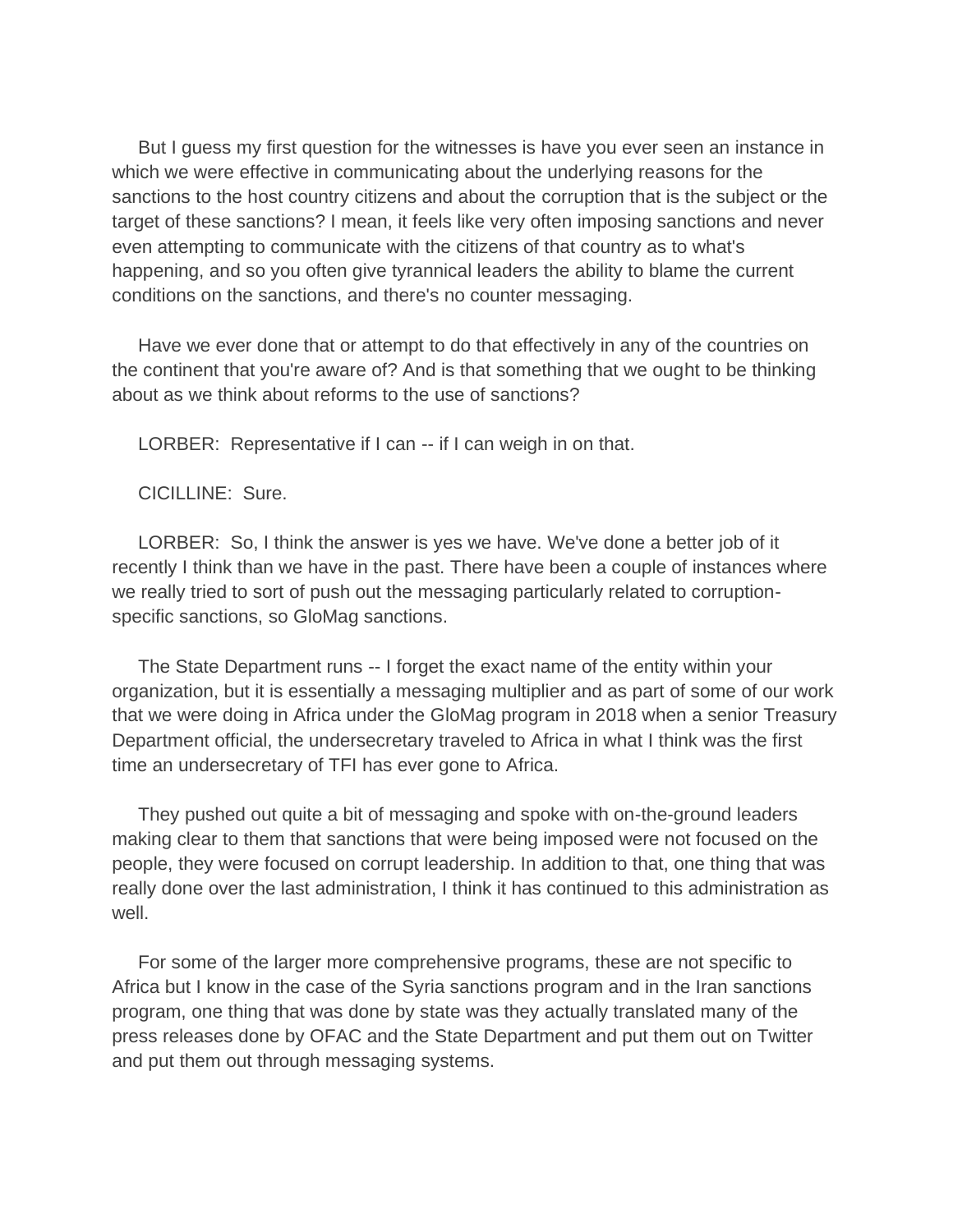And they were some of the most read State Department tweets and I think tweets within the U.S. government across the world. So, there was some good resonance I think that was achieved. Now, can more be done? Yes, I think so, but at least think that that approach is a decent start.

 MOIX: Can I add to that? I want to complicate it too because I spoke with some of our partners to prepare for this hearing and one of our colleagues is part of our global advisory committee, Quscondy Abdulshafi, and he helped lead the Darfur youth peace movement. I mean, he's a longtime activist.

 And he really helped me understand. It's not just a messaging problem. It's a consistency problem in U.S. foreign policy. And so they're not just watching what the U.S. is doing in my country. They're looking across the world and saying, you know, the U.S. is saying one thing here and sending weapons to areas where human rights violations are happening over here.

 Or in the case of Sudan, you know, Quscondy helped me understand that yes, we want accountability and justice and we want sanctions and we want, you know, al-Bashir to be held accountable and other perpetrators to be held accountable. But then the U.S. doesn't support the ICC, you know, formally doesn't like to stand up in the international system for coordinated justice mechanisms in the same way. So, how do we believe the U.S. no matter what it says?

 CICILLINE: So, on that score, you know, with respect to the humanitarian exemptions that every president apparently has waived, rather than kind of urging the current administration to honor those assessments, why would we consider just repealing that waiver ability? I mean, what confidence do we have that even if Congress urges and what's the danger of doing that? If anyone wants to -- you know what I mean.

 LORBER: I'd like to weigh in. Noah, feel free and then I'll jump in after you, but I do want to weigh in on the topic.

 GOTTSCHALK: Yes, thank you. Thank you, Congressman. I don't know if there's a danger. I think, again, it's an expression of congressional intent and it's something that would be literally life-saving. You know, there are -- you know, there are a number of pathways that I highlighted that Congress can take.

 And I think by continuing to have this conversation, I mean, I think the fact that it was quite difficult for us to find really positive examples of to your question of where the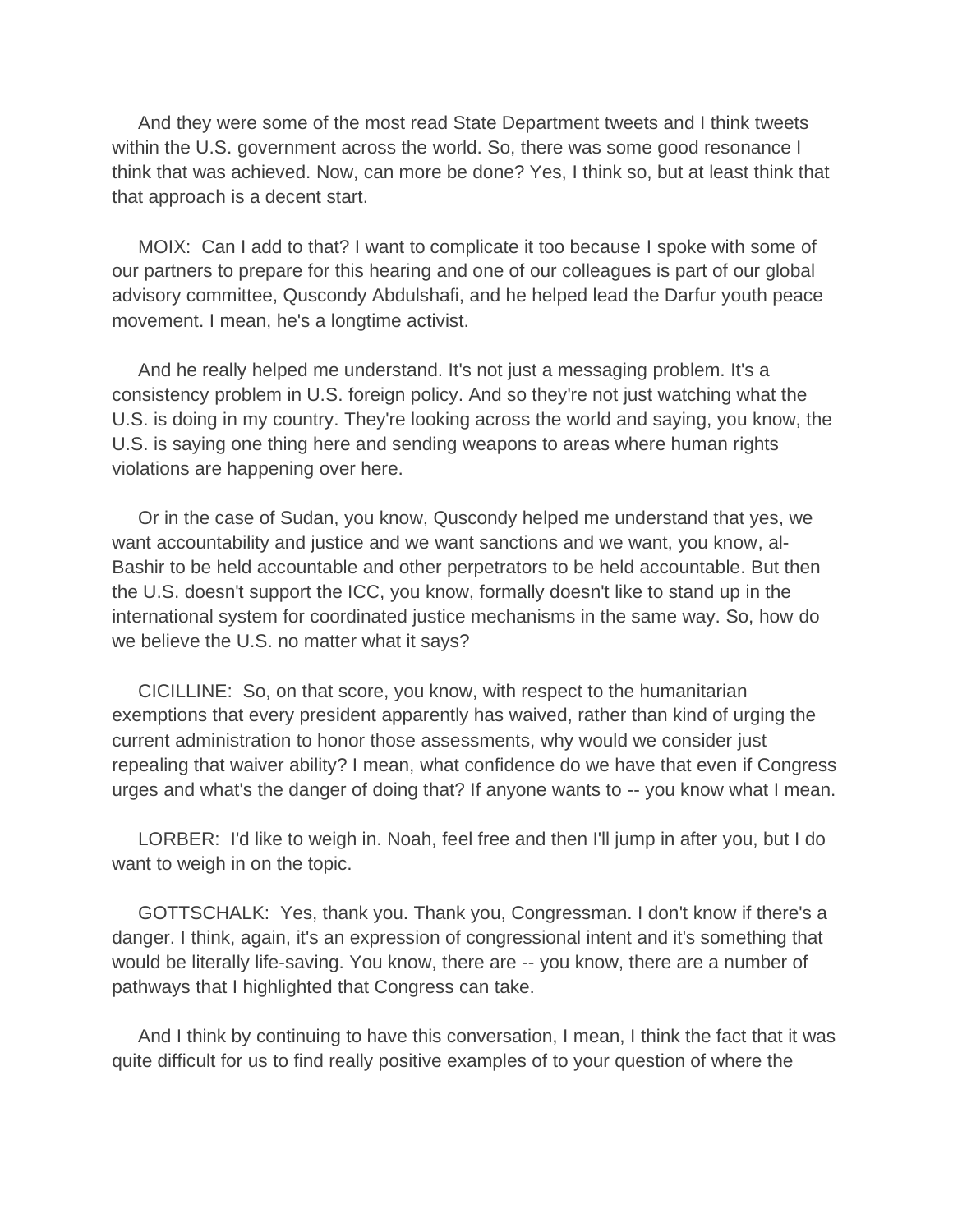purpose of sanctions having clearly communicated is evidence that there is a problem here that we can address.

 And I think the message that is also sent, I just want to add this point, the message that is sent when the U.S. says they care about a population that we're sending hundreds of millions of dollars in humanitarian aid for a population, but we're not - people are not seeing that assistance, they don't understand that they're not seeing the assistance because a license hasn't been issued yet because there's a staffer who's working, you know, their heart out of Treasury Department in the bowels of the department trying to process piles of paperwork.

 They just see that the U.S. is talking about doing something. They're talking about sanctioning. They're talking about punishing, but they're not seeing the assistance come through. And that's something that can be resolved by putting a global exemption in place for humanitarian assistance and Congress, again, has a role to do that.

OMAR: Thank you.

CICILLINE: Thank you.

 OMAR: So that concludes our first round of questions if members want to stay for a second round, we will be able to extend our hearing. I know that I am to start with Ranking Member McCaul -- Ranking Member Smith to take up the first five minutes.

BASS: Actually Madam Vice Chair...

OMAR: Chairwoman Bass?

 BASS: Yes, if you don't mind. Excuse me, Mr. Smith. Do you mind if I jump in here and ask? I just -- I stopped off at Zimbabwe and wanted to ask, you know, specifically about our 20 years of sanctions in Zimbabwe. What have we accomplished? What do we need to do? And I would like if each of you could respond. Maybe I'll start with Dr. Moix.

 MOIX: I don't think we accomplished much. I don't think Mugabe went without a meal.

BASS: OK. Mr. Lorber. Mr. Lorber?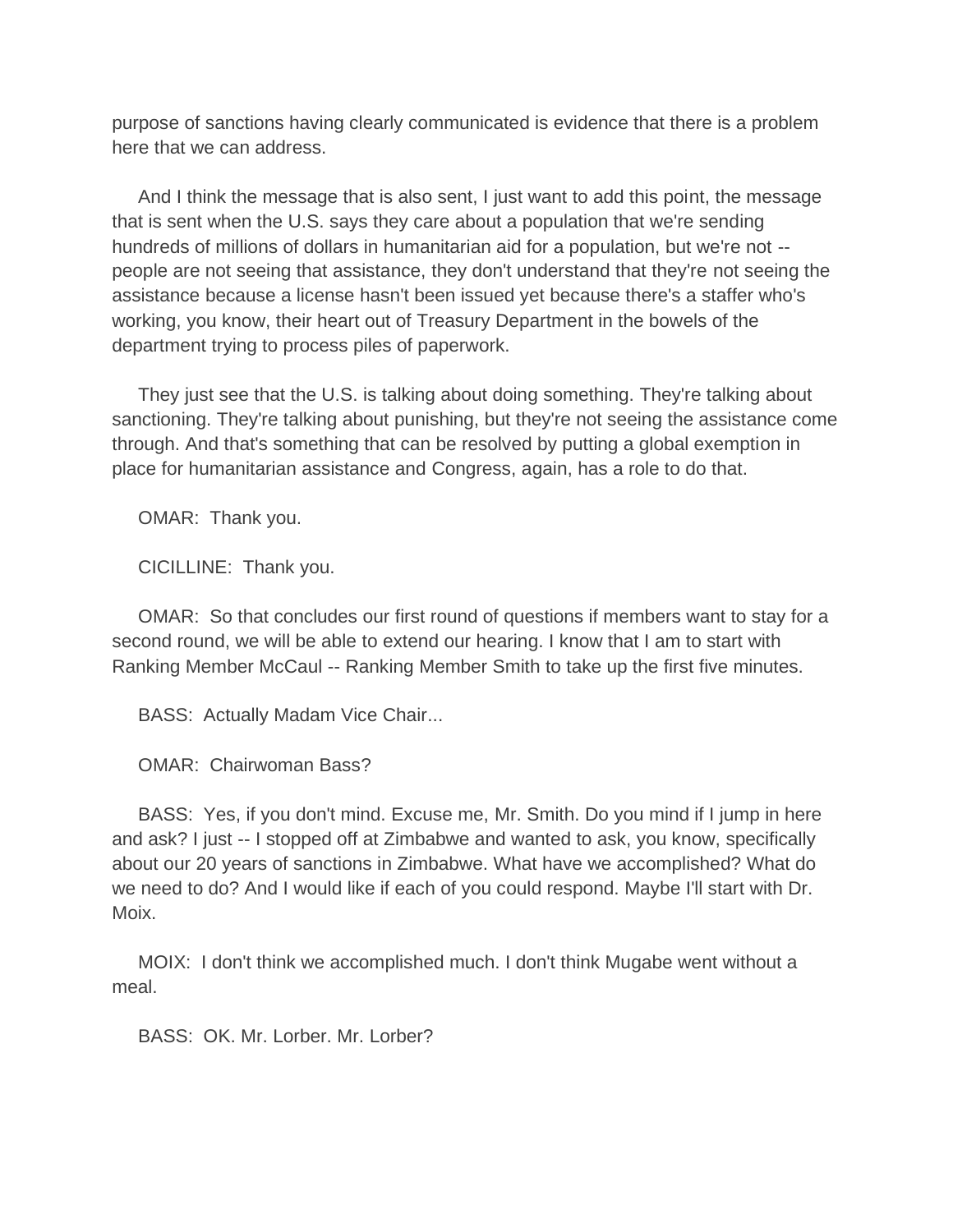LORBER: Apologies on that. So, I do think that there were some accomplishments particularly related to sanctions like authorities including restrictions on the ability to send repressive equipment for example to Zimbabwe. So things like tear gas and similar types of civil equipment used to put down civil unrest.

 In terms of your earlier question, Madam Chairwoman, I will say that part of the reason that the Zimbabwe program has not been particularly successful and I think that's a very fair assessment of it, is that sanctions programs particularly these listbased types of programs, they need to be either escalated or refreshed over time in order to have impact.

 The Zimbabwe program has been on the books for almost 20 years at this point and there hasn't been a designation or a real serious set of designations, I think, in probably a decade. It's been a long time, and so in order to have an effective sanctions program that actually is trying to create a change in behavior, you don't just put 120 names in the case of the Zimbabwe program on a list over a period of a few years and let it just kind of sit there.

 You actually have to have it as part of an integrated strategy where the pressure is ramped up in addition to aggressive negotiations of diplomacy, in addition to other types of, you know, foreign policy tools that are in play. And so if I can think of the reason that the Zimbabwe program maybe hasn't been as successful as we would have all hoped is that it sort of was a sanctions program that was put into place and then sort of forgotten or left to sort of to sit there and not continually update it.

BASS: Mr. Got -- I'm sorry -- yes, Gottschalk.

 GOTTSCHALK: Yes, I'll say that, you know, Oxfam has worked in Zimbabwe for many, many years and we have -- I consulted with colleagues there before coming before you today, and they in turn tested -- they in turn consulted with a really wide range of the Zimbabwean partner organizations that we worked with.

 For the sake of the security of those organizations, I can't go into the details of what they said in this setting, but I would be very happy to talk to you about this in private and even to set up a meeting with some of those colleagues directly, you know, remotely.

 I think what the various perspectives that I heard from colleagues indicates is that the U.S. has a lot of work to do to better communicate the intent of our intervention in Zimbabwe, and specifically to the people of that country.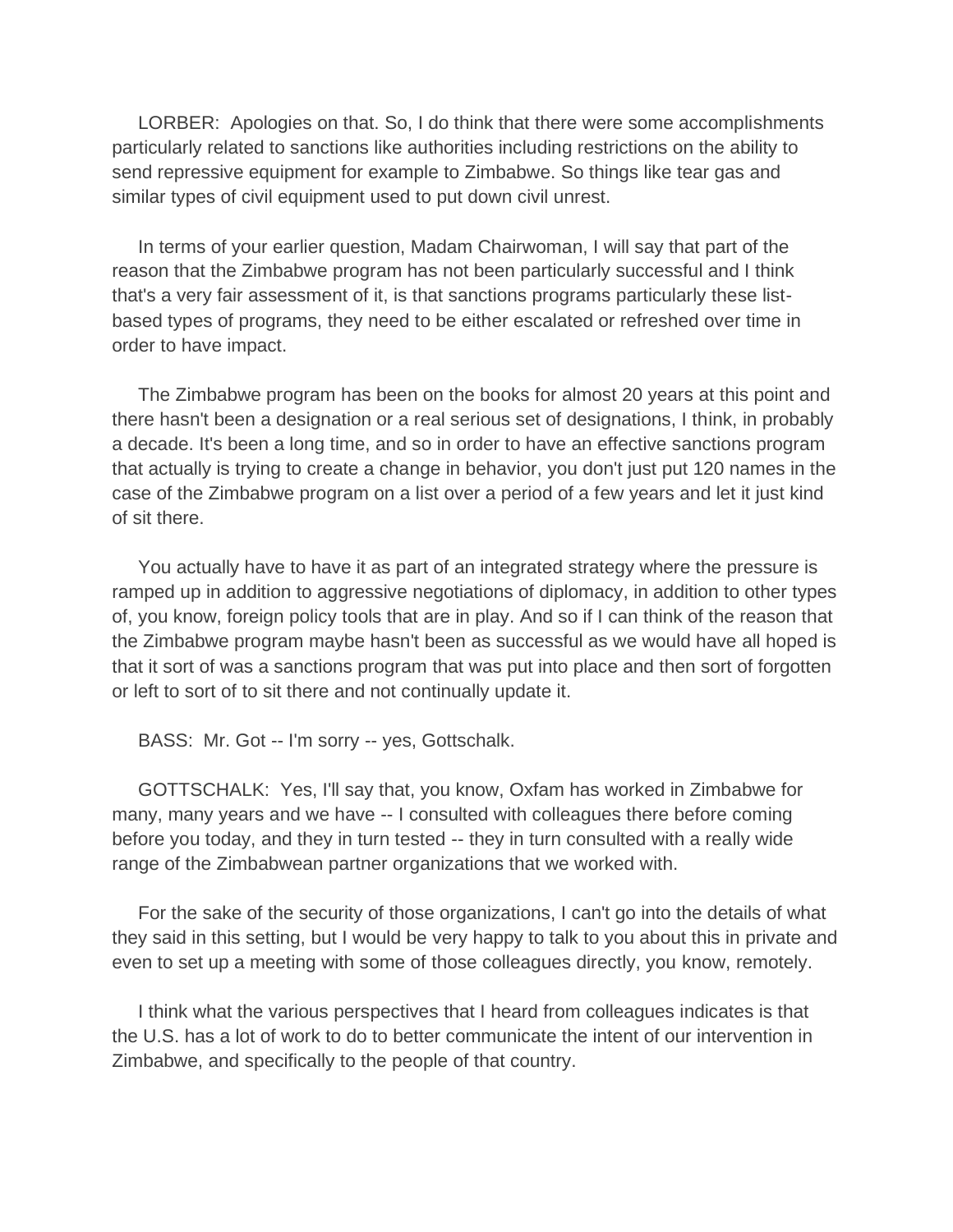BASS: Mr. Prendergast.

 PRENDERGAST: I think we need to modernize the sanctions, you know. They've accomplished very little. We need to update the list. We need to remove some names. We need to add some others. We need to go after those that are driving today's kleptocracy. Investigate those networks and impose network sanctions on them, and then work closely with the global banks and the regional banks to enforce those sanctions because if you don't enforce them, there's going to be very little to no result from this effort.

 But I do think if we did modernize them and bring them into the 21st century, I think we could have an impact there.

 BASS: And Mr. Lorber, in terms of because you've worked with this before, what do we do? Do we have an annual review? Again, I'm not acting as though, you know, everything is fine in Zimbabwe. I know that it isn't, but I just don't understand when we put these policies in place what's our measure of success and how do we analyze them and how do we look at what's happening in the broader country and measure whether they help or hurt?

 LORBER: There is a review process. There is an assessment process. Actually, in fact, Treasury is currently conducting a kind of soup to nuts review of all of its sanctions programs. But these sanctions are authorized under IEEPA authority. And under IEEPA authority, you have to every year go back and continually declare that there's a national emergency related to, you know, in this case, the Zimbabwe situation.

 During that process, oftentimes there will be a review. It may not be as in-depth as all of us want or as we think should be done, but there will be a review of the current program, the names on the list, whether or not anyone should be potentially de-listed.

 But again, it's not to the point that Mr. Prendergast was making, that John was making. It's not an aggressive sort of how are we going to really push this program forward and achieve the objectives that we want to achieve with it.

BASS: Great. Madam Vice Chair, thank you. Ranking Member Smith?

 SMITH: Thank you very much, Chairwoman Karen Bass. Let me just ask if you would, just to clarify about COVID-19 which, again, we've had a hearing in our committee. It was raised earlier today with Chairman Meeks with the roundtable and I spoke to that issue of COVID-19 as well.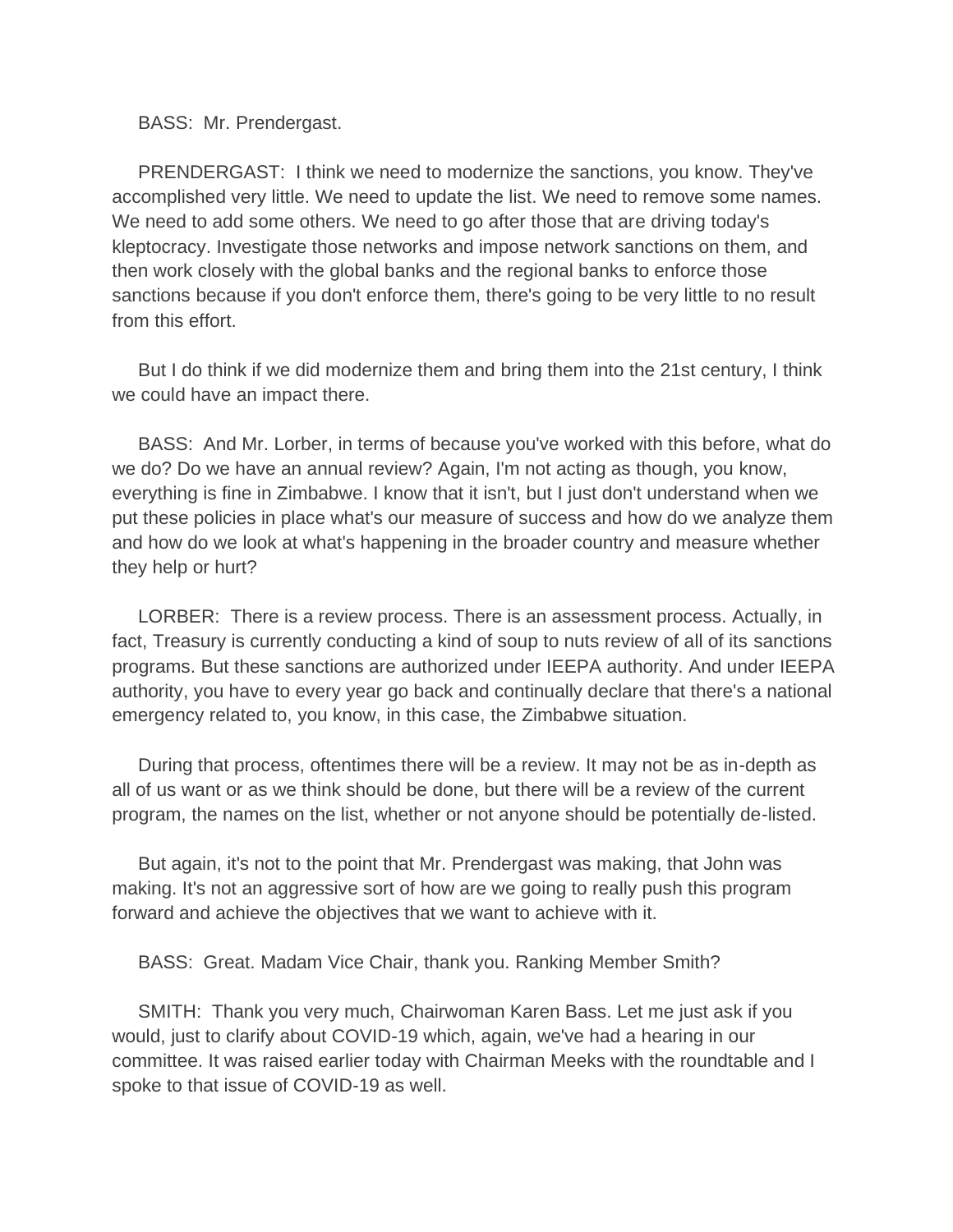Now, the concern that we have had is that in 2020, the numbers were very low in Africa. A lot of good reasons as to why. Maybe it was under reporting to some extent, but now it seems to be that with variants, it's getting worse. We're not sure how much but 86,000 or so sub-Saharan Africans have died as a result of it and there seems to be an uptick that's very disconcerting.

 Add to that, that it's going to be very hard to get the vaccines there with India now redirecting most of its vaccine to its own domestic crisis. So, the question was raised earlier about, you know, does sanctions tend to lead to a blockage of this kind of absolute emergency humanitarian aid and it would apply to other things as well?

 And my sense is that it's not, and if it is, certainly we would want to know that. Mr. Lorber, maybe you could speak to that do you know of any incidents currently where the provision of COVID-19 vaccines or other interventions has been hindered in any way because of a sanctions regime?

 I also would ask -- you did speak to Zimbabwe and I do appreciate that there was some successes. There's no success really with regards to the regime there, which obviously is corrupt and hurts its own people. I mean, that's the bottom line of all of this, hurts their own people.

 And, you know, that's why we do sanctions in the first place, first and foremost, to mitigate the damage being done to their own people. If you could also speak, you know, Mr. Lorber, to -- I asked about Alexander Zigman and whether or not there, you know, if that -- if his case was perhaps something that was being looked at by Treasury.

 He is a U.S./dual citizen with Belarus and was arrested in the DR Congo as I mentioned earlier. And also finally, the one question about, real quick, are there cases of individuals who, you know, there's a great deal of concern that they should be sanctioned and then they're not because of political pressure. How often does that happen?

 LORBER: Yes. That's a series of great questions, Congressman. I appreciate them. So, I will go through them in turn. So, I do not know of a specific situation in which there was the inability to deliver COVID related materials specifically as a result of sanctions. I think actually this gets to a bigger question, a bigger point and conversation that we were having earlier with Representative Cicilline as well as with one of my fellow panelists.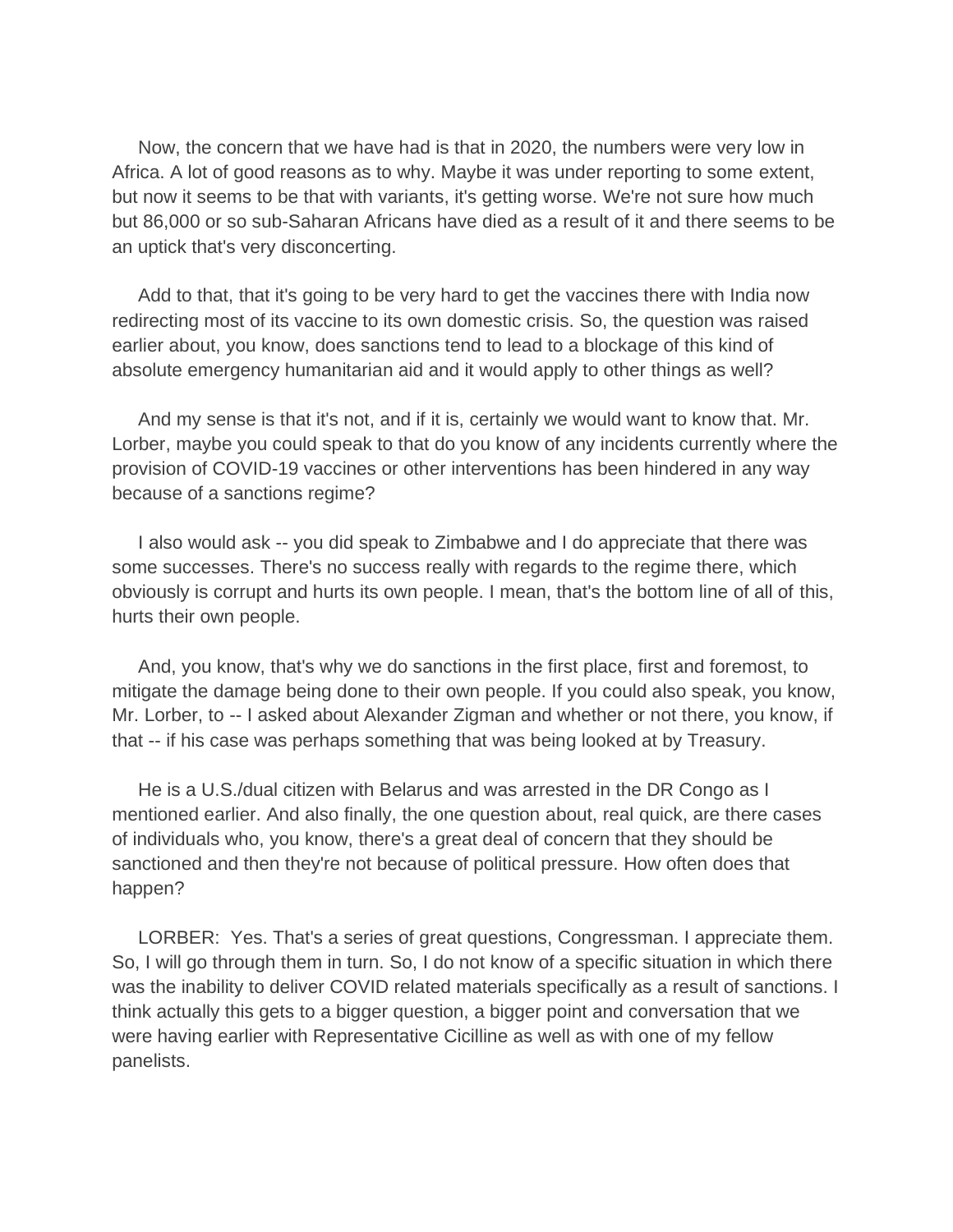So, on the question of these humanitarian general licenses, as a rule for the major sanctions programs, the jurisdictional programs, Iran Syria, you know, North Korea, there are general licenses in place that allow for the delivery of humanitarian goods including things like medicine, including PPE for example.

 In addition to that, there are sometimes not humanitarian exceptions as they pertain to very specific regime or list-based programs, kind of what we're talking about right here, right? So the sanctions program on Burundi may not have a humanitarian exemption. The reason for that is pretty clear though. That is a list-based program. The only people who are sanctioned under that program are specific individuals who are engaged in known bad activity.

 So, OFAC doesn't want you transacting with those specific individuals. If you don't transact with those specific individuals, nothing you're doing is prohibited and therefore you wouldn't need a license in the first instance.

 So the reason I think that OFAC hasn't extended out that licensing authority, that general license to all of its programs, is there are many programs where if you're not transacting with a bad person and it's very easy to avoid, which it can be, you know, it's doable not to transact with a bad person, you don't need to do that and they don't want to authorize you transacting with a terrorist organization or someone who's abused human rights or so on so forth.

 On your other questions specifically related to the Zingman, I don't have any relevant information on that point, so I apologize for that. And then the final question that I was tracking was actually from your prior question about have you ever seen any sort of political pressure where there's clear and compelling evidence to take a sanctions action but that political pressure weighs in.

 The answer is no, not in that way. I've never seen that. What you do see though is there is often a spirited interagency debate before an action is taken. So State Department will weigh in and say, well, we think we shouldn't take this action because it may cause political problems in, you know, or with our diplomacy.

 And the Justice Department may say, we don't think there's enough evidence. And the intelligence community may say, well, we're collecting on this target so if you sanction them they're going to know that we're going after them so we'll lose that collection. So there are all sorts of legitimate reasons why even in a situation where there's clear and compelling evidence, you might not actually move forward with a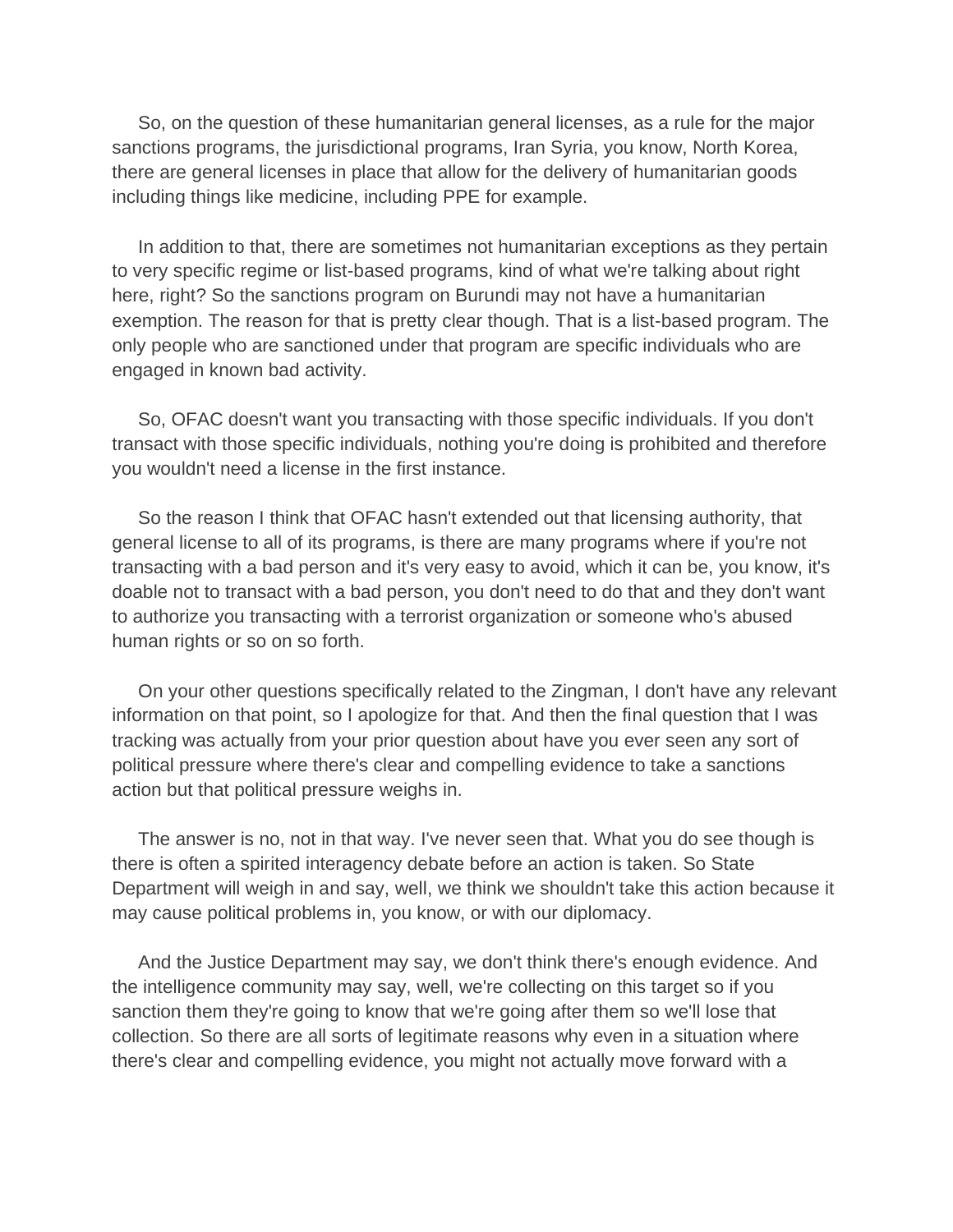sanctions action, but I've never seen overt political pressure like that, like what you described.

SMITH: It sounds like due diligence.

LORBER: Exactly right. Exactly right.

SMITH: I appreciate that very much. Thank you very much and I yield back.

 OMAR: Thank you. Mr. Gottschalk, I wanted to reference your testimony -- you talked about -- you pointed out some crucial points about the second order impact of sanctions. Is it correct that even for organizations that have license to operate in places where sanctions are in place, that there's still problems with getting banks to transfer money into those countries?

 GOTTSCHALK: Thanks, Congresswoman. Yes, absolutely it's a problem. If I could just beg your indulgence for just a few moments of your time to respond to a part of the ranking member's question. You know, I think while we haven't yet documented specific instances of COVID vaccines being denied because of sanctions, I think it's safe to say, unfortunately, that if and when those vaccines do become available to countries that have sanctions designations in place, there will be a restriction of access.

 I think for the time being, our big concern is that the drug corporations are not allowing the -- what we're asking for, which is the people's vaccine, that this vaccine be shared equally among people around the world. This was a publicly funded vaccine and we believe that it's a public good, a global public good and that none of us can be healthy until all of us are healthy.

 And by sharing the recipe for the pie, we don't have to divide it up in smaller slices. Specifically to your question, Congresswoman, and thank you for that and thank you for recognizing how these second order impacts happen. I mean, specifically the issue of bank de-risking is a significant problem.

 But before I come to that, I want to also say that, you know, when Secretary Pompe issued -- designated Ansar Allah, better known as the Houthis in Yemen, there through the specially designated global terrorism designation as well as the foreign terrorism terrorist organization designations, we spoke with pharmaceutical companies who were doing business with Yemen who said this was going to force them to reconsider their business there, of course.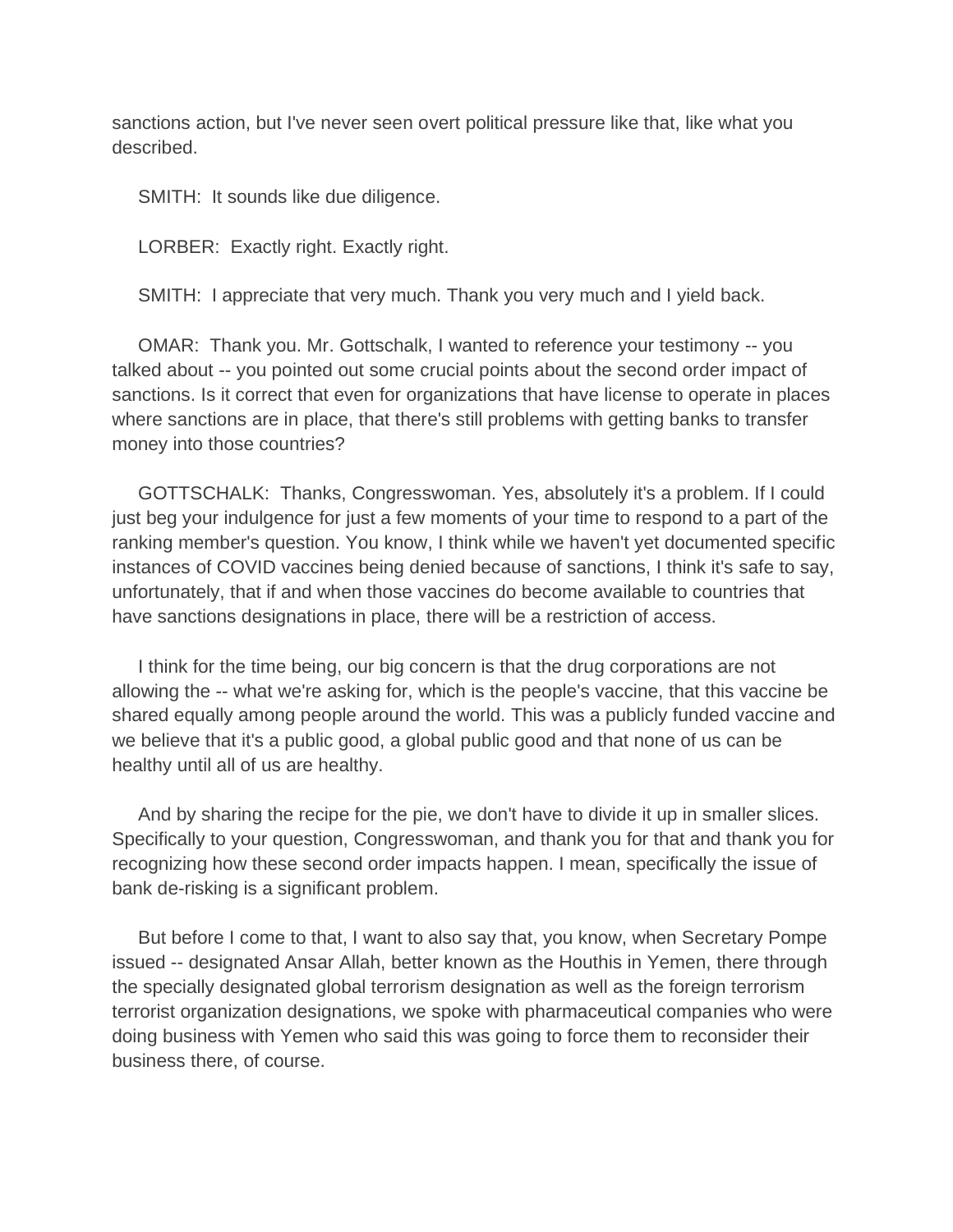And then when OFAC issued a general license that would have included specifically pharmaceutical goods, those private traders, those private companies, still we're not changing their position, and I think this speaks to the idea that the risks are so -- when the risks are so great and the rewards are potentially so small, private companies are not going to do business.

 And I think, you know, backing up back to the issue of bank de-risking in particular, you know, after 9/11, the regulatory burden was shifted from governments to private corporations, to private banks. And unfortunately, I think what they're doing is they're making a rational decision, right?

 They're deciding that the regulatory burden, the cost to them, the risks are simply too high for them to engage meaningfully, and it's of course, quite difficult to incentivize private companies to take actions that we want to see. But if we -- I don't take up too much time, but if we do I'd love to talk more about the specific impact this has had in Somalia for example, on remittance corporations, which is a really, really significant challenge.

 You know, one of the solutions that we would have in mind specifically is the creation of what are called white channels and this would be, you know -- usually this would help in places where banks decide that the costs and consequences of working outweigh the benefits of doing business. It sets up a system that governments can use.

 It's kind of like, you know, if your ship was coming without its navigation system and you didn't know quite where you were going until you ran aground, this is a channel that establishes really clearly that you -- that has boundaries on either side and you can safely arrive in port.

 And I think the establishment of a white channel like this means that the risks can be reduced and corporations, banks, in particular, companies, traders, et cetera, can be more likely to be willing to take on the lower risk of engaging in in places where sanctions are in place.

 OMAR: Yes. So, I want you -- obviously, you alluded to this but to speak a little bit to the effects of the, you know, banks inability to or willingness or the obstacles that exist for them to transfer money, the impact that it has on a country like Somalia as, you know, I'm part of the Somali diaspora, the country in itself wouldn't survive without remittances.